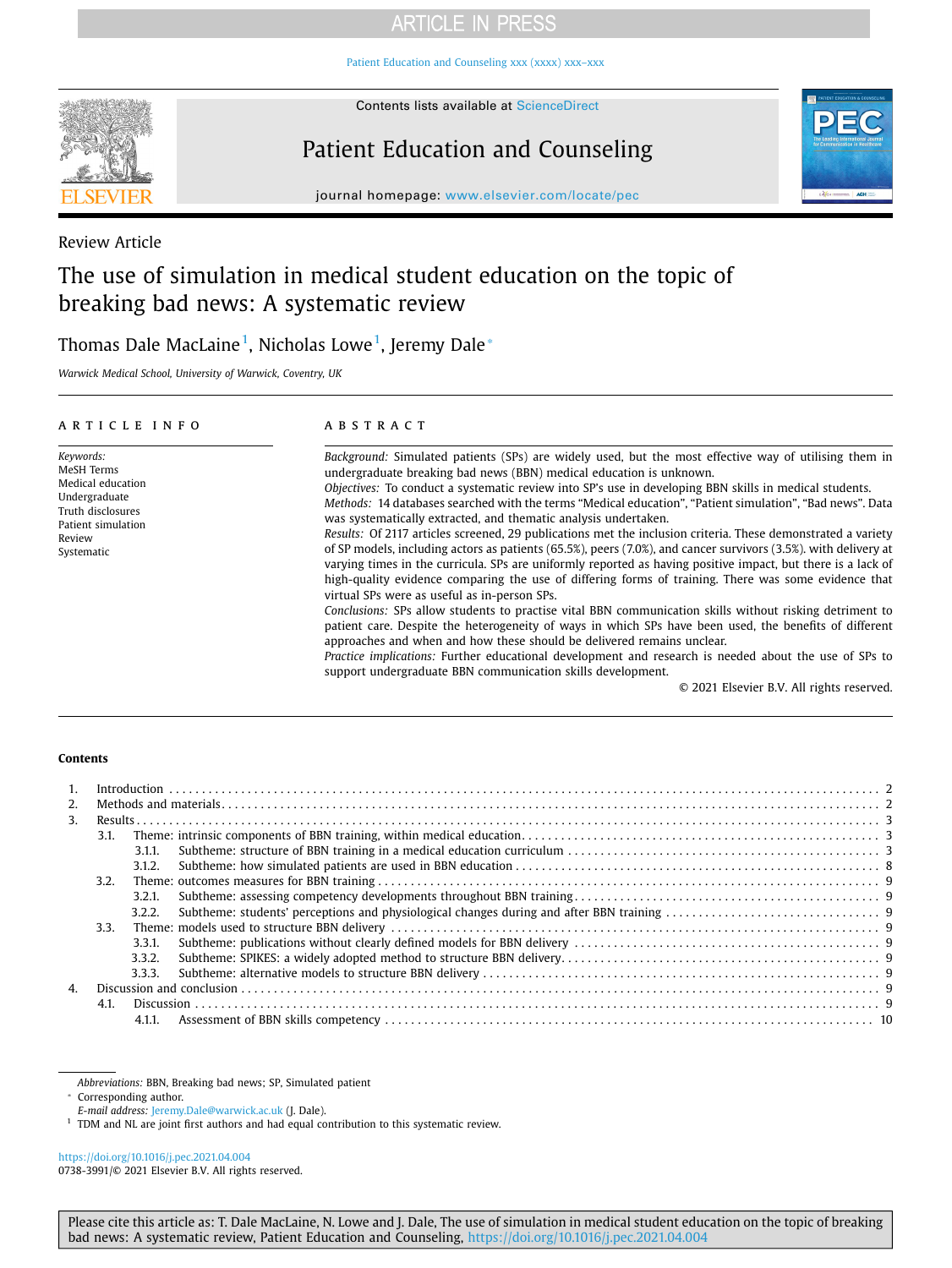|  |  | T. Dale MacLaine, N. Lowe and J. Dale |  |  |  |  |  |
|--|--|---------------------------------------|--|--|--|--|--|
|--|--|---------------------------------------|--|--|--|--|--|

#### **1. Introduction**

Breaking bad news (BBN) is a complex and stressful task that forms a crucial element of clinical practice [\[1\]](#page-10-0). It can be described as the process of providing unwelcome information which may "adversely and seriously affects an individual's view of his or her future" [\[2\]](#page-10-1). In the UK, the Department of Health has emphasised that "the way in which healthcare professionals present bad news is an important factor in how it is received, understood and dealt with" [\[3\].](#page-10-2)

BBN takes an emotional toll on patients, relatives and the doctors alike. Doctors may become hesitant to share bad news, to avoid the impact bad news has on the recipients and themselves [\[4\]](#page-10-3). Especially now, in the era of COVID-19, it is crucial that doctors are competent at BBN [\[5\]](#page-10-4). The process of BBN needs to be tailored to the individual needs of patients and their families in order to assess and adapt to the degree of distress the patient and family experience  $[6]$ . Those delivering bad news need to be able to reflect on previous experiences to judge the effectiveness of their approach. Junior doctors may have to deliver bad news from the very beginning of their career, with little time to gain essential experience beforehand, and hence it is a skill that needs to be developed as part of undergraduate medical education [\[7\]](#page-10-6).

Fallowfield and Jenkins reported that experience gained through training courses, rather than clinical experience, improved objective changes in key communication skills for a minimum of 12 months [\[8\]](#page-10-7). Teaching sessions can be delivered through different strategies [\[9\]](#page-10-8) and can adopt models specifically created to train students how to deliver bad news. Current literature details numerous ways to structure a BBN consultation [\[10–13\],](#page-10-9) though the best practice regarding which model to use is unclear.

The use of simulated patients (SPs) is widely recommended in training BBN skills  $[14,15]$ . SPs can be described as a person who portrays a patient in a simulated learning environment, emulating a clinical encounter  $[16]$ . The use of SPs when practicing BBN allows learners to practice and receive feedback in a realistic, yet safe and controlled environment. Students may make mistakes without fear of causing distress to an actual patient and become familiar with the components encompassing BBN [\[17\]](#page-10-12). SP encounters for BBN have been reported to improve students' overall abilities in BBN [\[15,18\].](#page-10-13) However, there are recognised limitations to the use of SPs. Students may react differently knowing the patient is not real; either being hypervigilant due to the awareness of the simulation, or cavalier knowing no patient is at risk [\[19\].](#page-10-14)

Evidence surrounding effective uses of SPs to deliver BBN training in undergraduate medical education is fragmented and varied. Qualitative systematic reviews provide a broad exploratory view of existing literature [\[20\]](#page-10-15), providing an overview of current knowledge and highlighting areas currently under-explored. This thematic systematic review was undertaken to provide a comprehensive qualitative review of the evidence for the use of SPs and their effectiveness in the delivery of BBN training.

### **2. Methods and materials**

This review was initiated in March 2020 and has been registered on PROSPERO (CRD42020188554). Given the heterogeneity of the

relevant literature in terms of study design, the models of BBN training used within studies and how SPs are involved, the review undertook a qualitative approach to the synthesis of evidence [\[20–22\]](#page-10-15).

We searched 14 databases with the search terms "Medical education", "Patient simulation", "Bad news", and their expanded terms, in order to identify as many articles as possible. These databases were: NHS Evidence, TRIP database, Cochrane Library, Pubmed/ Medline, Embase, Web of Science, Scopus, ProQuest, GpPubMed, MedlinePlus, Science Direct, SpringerLink, Mendeley and Google Scholar.

Studies were included in the review if they:

- Included education of medical students only,
- Included the use of simulation practices for educational purposes,
- Included BBN as a component of the educational content,
- Were original research articles,
- Had full texts available for authors to review.

Studies not available in English, discussion pieces, and those that were deemed to have a poor quality or high bias were excluded. Studies were assessed for bias using the Cochrane Risk of Bias (RoB) 2 tool [\[23\]](#page-10-16), and quality was assessed using appropriate STROBE checklists [\[24\].](#page-10-17) The cut-off for the RoB2 tool was four or above, with assessors discussing the inclusion of any study scoring three. The cut-off for STROBE was if a study had seven or more deficits, with inclusion discussions occurring for those scoring four or more.

Search results were compiled into Covidence [\[25\]](#page-10-18) to allow for multiple reviewers to screen articles in a randomised order. Screening at each stage was performed by two blinded reviewers, referring to the inclusion and exclusion criteria. At the end of each screening stage, conflicts identified between the two reviewers were discussed and a consensus was met. A third senior reviewer was available to resolve any remaining conflicts; however this was not required.

Initially duplicates were removed, and titles and abstracts were screened for inclusion. Full texts were then assessed for eligibility, with exclusions categorised as wrong study design, wrong population studied, discussion piece, wrong interventions explored and full text not available. Where full texts were not available, authors were contacted requesting the full text.

The reference lists of accepted studies, prior to bias and quality screening, were screened in order to identify any additional relevant literature that may have been missed through our search strategy. After full text review, studies were assessed for risk of bias and quality, using the Cochrane RoB2 tool [\[23\]](#page-10-16) and appropriate STROBE checklists [\[24\]](#page-10-17) respectively.

The thematic analysis was done collaboratively at each stage, allowing for key themes and differences in opinions to be thoroughly explored. We adopted a 'bottom-up' qualitative approach that allowed a broad insight of the delivery of BBN training and the effectiveness SPs have in this setting. Themes began to form during the bias and quality checks, and initial data extraction. As studies were categorised within these, subthemes were developed. Literature within each subtheme was explored to define the premises within each subtheme. These were discussed by all authors. In order to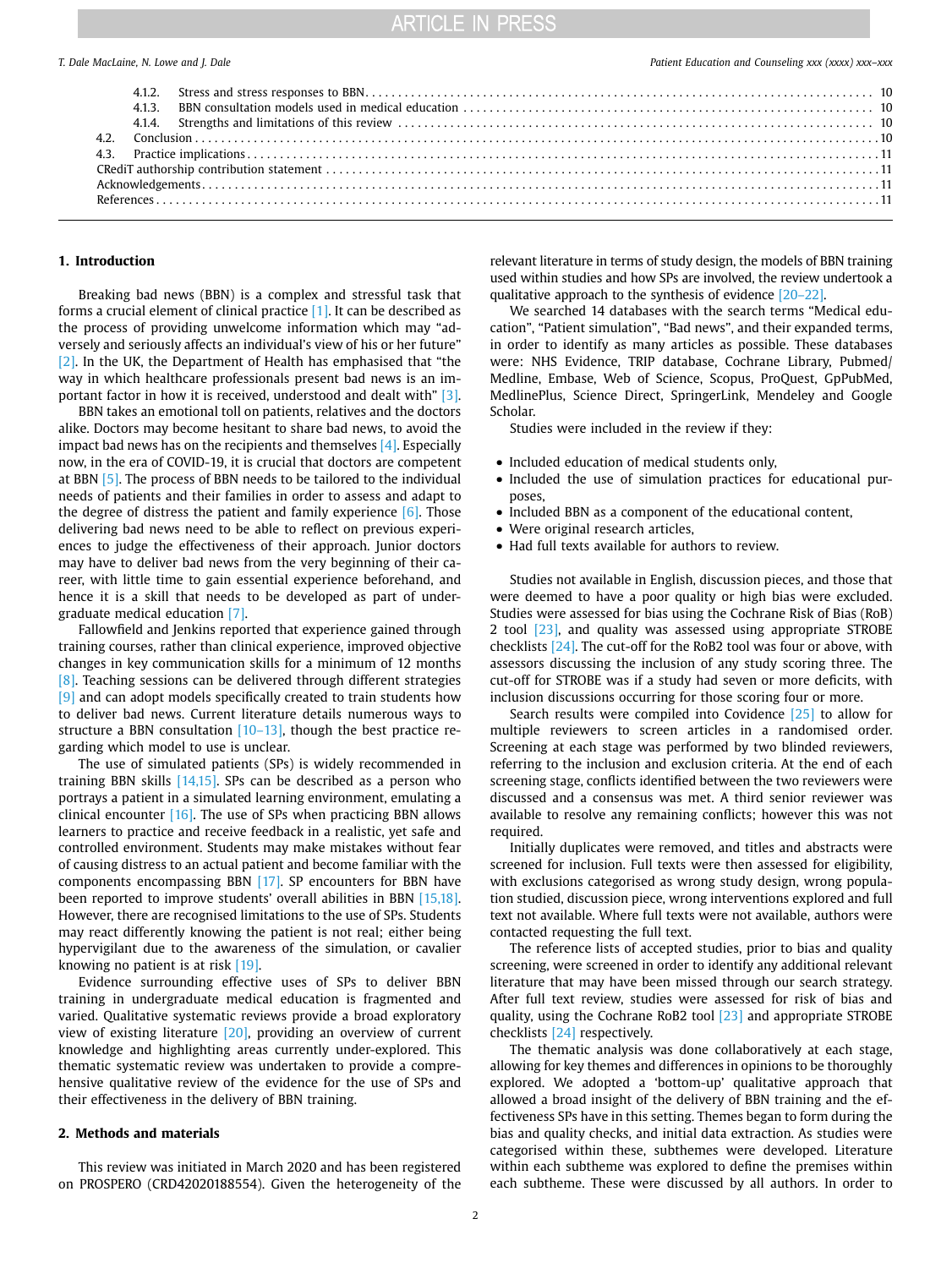<span id="page-2-0"></span>

Fig. 1. PRISMA flow diagram, outlining each stage of study selection for this systematic review.

provide balance within each theme, the subthemes and were refined for clarity and coherence.

Our results section reflects the quality and bias of the papers included within each subtheme. Conclusions drawn from studies with better scores for bias and quality are given more weighting in comparison to those with poorer scores.

#### **3. Results**

Results of the search strategy can be seen in the PRISMA flow diagram [\(Fig. 1](#page-2-0)). Searches through the 14 databases resulted in 1028 studies. 208 were automatically removed as duplicates using the Covidence screening tool. Out of the 820 abstracts screened, 570 did not meet the inclusion criteria. 250 full texts were reviewed, with 211 studies excluded for the following reasons:

- Discussion piece (102, 48.3%)
- Ineligible study design (74, 35.1%)
- Ineligible population studied (19, 9.0%)
- Ineligible intervention  $(4, 1.9%)$
- Full text not available  $(5, 2.4%)$
- Duplicates identified (7, 3.3%)

From the reference lists of the 39 remaining studies, a further 1089 abstracts were screened, leading to three full-texts reviewed and two full-texts being included.

Following STROBE and ROB2 checks, 12 studies were excluded; 7/12 carried a high risk of bias, 5/12 were of poor quality, with issues around the availability of results for conclusions to be drawn. In total, 29 studies remained in the study for data extraction and qualitative review.

[Table 1](#page-3-0) and [Table 2](#page-6-0) respectively outline the studies that included qualitative (9/29), quantitative (26/29) and mixed-methods (6/29) data collection. Mixed-methods studies are featured in both tables.

Following the analytical approach to this thematic systematic review, iterative discussions regarding the subthemes and their context within the wider thematic review led to three main themes: Intrinsic components of BBN training within medical education, Outcomes measured within BBN literature, and Models used to structure BBN delivery. The subthemes identified within each theme are described in [Table 3.](#page-7-0)

Out of the 29 publications, 14 (48.3%) were from Europe, 11 (37.9%) from the US, 1 from Pakistan and 3 publications did not specify. The number of participants in each study ranged from 10 to 1007, with a median (interquartile range) of 89 (41–244) students.

A variety of different types of SP were involved in the studies: 19 (65.5%) used actors, 2 (6.9%) used students, 1 (3.4%) used cancer survivors, 1 (3.4%) used theatre simulations (actors displaying an event, using a pre-set script), and 3 (10.3%) used more than one method. Torke [\[27\]](#page-10-19) for example, used a theatre-based simulation for the students to watch, followed by SP role plays. Two studies were unclear as to the form the SP took.

#### *3.1. Theme: intrinsic components of BBN training, within medical education*

This theme explores how BBN training in structured and delivered within undergraduate curricula, including how the efficacy of these methods are assessed. Two subthemes were developed; the structure of BBN training in medical curricula, and how simulated patients are used in BBN education.

### *3.1.1. Subtheme: structure of BBN training in a medical education curriculum*

Sixteen publications described how BBN training is structured in the curriculum [\[15,26–40\]](#page-10-13), ranging from first year to final year, spanning both pre-clinical and clinical years. No studies directly investigated the most effective time for BBN education. There is a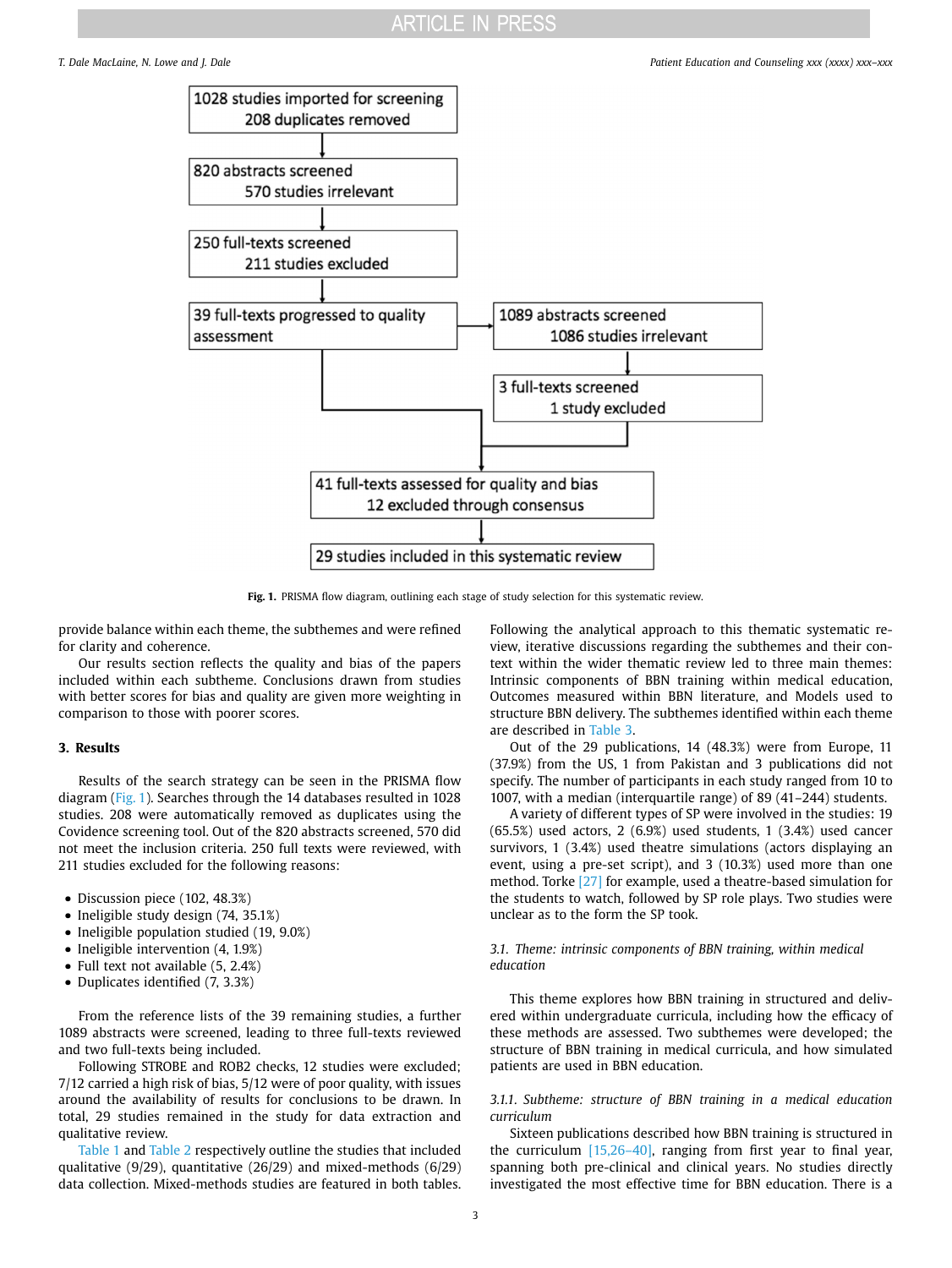**Table 1**  Quantitative studies included within this systematic revie

<span id="page-3-0"></span>

| Quantitative studies included within this systematic review. |                           |                                    |                                      |                                                  |                   |                                                  |                                                                                                                |                                                                                                     |                                                                                                                                                                                                                      |
|--------------------------------------------------------------|---------------------------|------------------------------------|--------------------------------------|--------------------------------------------------|-------------------|--------------------------------------------------|----------------------------------------------------------------------------------------------------------------|-----------------------------------------------------------------------------------------------------|----------------------------------------------------------------------------------------------------------------------------------------------------------------------------------------------------------------------|
| First author, date,<br>country                               | Risk of<br>result<br>Bias | <b>STROBE</b><br>Quality<br>result | Year group<br>studied                | Number of MS                                     | model used<br>BBN | Study design                                     | Study aim (s)                                                                                                  | Observations/Intervention                                                                           | Outcomes described                                                                                                                                                                                                   |
| Baer 2008 US                                                 | $\circ$                   | S                                  | 2nd year MS                          | 553                                              | SPIKES            | Pre-/post-test                                   | Assess the use of cancer<br>survivors as SPs for<br>teaching BBN                                               | Role play exercise followed by<br>feedback                                                          | an effective<br>Use of cancer survivors as SPs in<br>$\frac{1}{2}$<br>teaching method<br>scenarios<br>BBN<br>$\div$                                                                                                  |
| Switzerland<br>Berney 2017                                   | $\sim$                    | $\mathbf \omega$                   | 4th year MS                          | 236                                              | S                 | comparative study<br>Randomised                  | one feedback post SP vs small<br>group training involving SP in<br>Assess the impact of one to<br>teaching BBN | sessions with SPs examined<br>against Calgary-Cambridge<br>Video recordings of BBN<br>checklist     | Individualised teaching BBN has a<br>better performance outcome vs<br>small group training<br>$\div$                                                                                                                 |
| Bonnaud-Antignac<br>2010 France                              |                           | 6                                  | 5th year MS                          | 108                                              | SPIKES            | Pre-/post-session<br>self-assessment             | Assess a training course on<br>disclosure of a diagnosis                                                       | Training course on BBN, with<br>SP and assessor feedback                                            | 1. Improvement of students' feelings<br>Students welcomed the practical<br>of competence<br>approach<br>$\mathbf{v}$                                                                                                 |
| Bowyer 2010 US                                               | $\overline{ }$            | 6                                  | 3rd year MS                          | 553                                              | SPIKES            | Randomised Control<br><b>Trial</b>               | Assess and compare the use of<br>pretraining scheme for<br>teaching BBN                                        | Different training programmes<br>vs one control, preparing<br>students to BBN to a SP               | Watching a video detailing SPIKES<br>immediately before BBN to SP was<br>most effective<br>$\div$                                                                                                                    |
| Brouwers 2018 The<br>Netherlands                             | $\overline{ }$            | 4                                  | 4th year MS                          | 133                                              | SN                | Longitudinal survey<br>study                     | longitudinal helical BBN<br>Assess experiences of a<br>training programme                                      | Survey immediately after<br>training, with follow up                                                | Students require more feedback and<br>than<br>BBN<br>Follow up data indicate students<br>competent<br>following<br>immediately<br>less<br>training<br>feel<br>$\div$<br>$\mathbf{C}$                                 |
| <b>Burn 2014 NS</b>                                          | $\mathbf{\mathcal{L}}$    |                                    | 3rd Year                             | $\mathbf{I}$<br>$164 - Pre 150$                  | SK                | Longitudinal survey                              | Observation of ethical                                                                                         | 90 mins course including:                                                                           | BBN<br>Students learned from training<br>support during<br>emotional<br>training<br>$\div$                                                                                                                           |
|                                                              |                           |                                    |                                      | Post 114 -<br>Follow-up                          |                   | study                                            | attitudes, competence and<br>comfort, and difficulties<br>with BBN                                             | communication skills with SP<br>15 mins-ethics discussion<br>60 mins practice of                    | with BBN with teaching, and more<br>Students became more comfortable<br>that patients may prefer different<br>Females felt less comfortable than<br>levels of information<br>so with SP practice<br>$\sim$<br>$\sim$ |
| Colletti 2001 US                                             | 4                         | G                                  | 3rd year MS                          | 38                                               | SN                | Randomised Control<br>Trial                      | Assess the effectiveness of<br>BBN with SPs                                                                    | SP-experienced MS vs MS with<br>no experience                                                       | change<br>males with BBN in clinical practice<br>MS who previously experienced<br>BBN with SPs performed better<br>Differences in previous BBN<br>not<br>ਰੋ<br>performance<br>scenarios<br>$\div$<br>$\mathbf{v}$    |
| Deinzer 2019<br>Germany                                      | 3                         | $\circ$                            | 2nd Year MS                          | 86                                               | SN                | Observational cohort                             | psychological stress responses<br>Assess endocrine and                                                         | Physiological changes between<br>observer vs 'doctor' roles                                         | Anxiety levels remain low during<br>Cortisol levels rose after self-<br>observation, for 'doctor' role<br>feedback<br>$\div$<br>$\mathbf{a}$                                                                         |
| Fernandes 2019 US                                            | $\mathbf{\sim}$           | $\overline{ }$                     | 4th year MS                          | 123                                              | SN                | questionnaire after<br>Self-reported<br>teaching | Assess the use of SP in Team<br>Based Learning                                                                 | followed by group discussion<br>Team Based Learning session<br>including SP interview,              | Students identified the application<br>Ъe<br>skills to<br>beneficial to learning<br>practice of<br>and<br>$\div$                                                                                                     |
| Fortin 2002 US                                               | $\sim$                    | G                                  | Course lasted<br>2nd year<br>1st and | $\blacksquare$<br>91 in 1st year, 36<br>2nd year | SN                | Longitudinal survey<br>design                    | Evaluation of workshops using<br>SP interactions                                                               | 2 workshops in first and<br>second year                                                             | valuable, will least preference for<br>-SP interview considered most<br>large group discussions                                                                                                                      |
| Hulsman 2010 The<br>Netherlands                              | $\overline{ }$            | 4                                  | 4th and 5th<br>year MS               | 20                                               | SN                | Observational cohort                             | Explore psychological and<br>physiological stress                                                              | Stress levels were measured in<br>aloud, history taking, and BBN.<br>four situations: rest, reading | Association between self-reported<br>and measured stress response<br>Stress response from BBN still<br>1. Highest stress during BBN<br>present during following<br>consultations.<br>$\sim$<br>$\vec{3}$             |
|                                                              |                           |                                    |                                      |                                                  |                   |                                                  |                                                                                                                |                                                                                                     | (continued on next page)                                                                                                                                                                                             |

# ARTICLE IN PRESS

*T. Dale MacLaine, N. Lowe and J. Dale Patient Education and Counseling xxx (xxxx) xxx–xxx*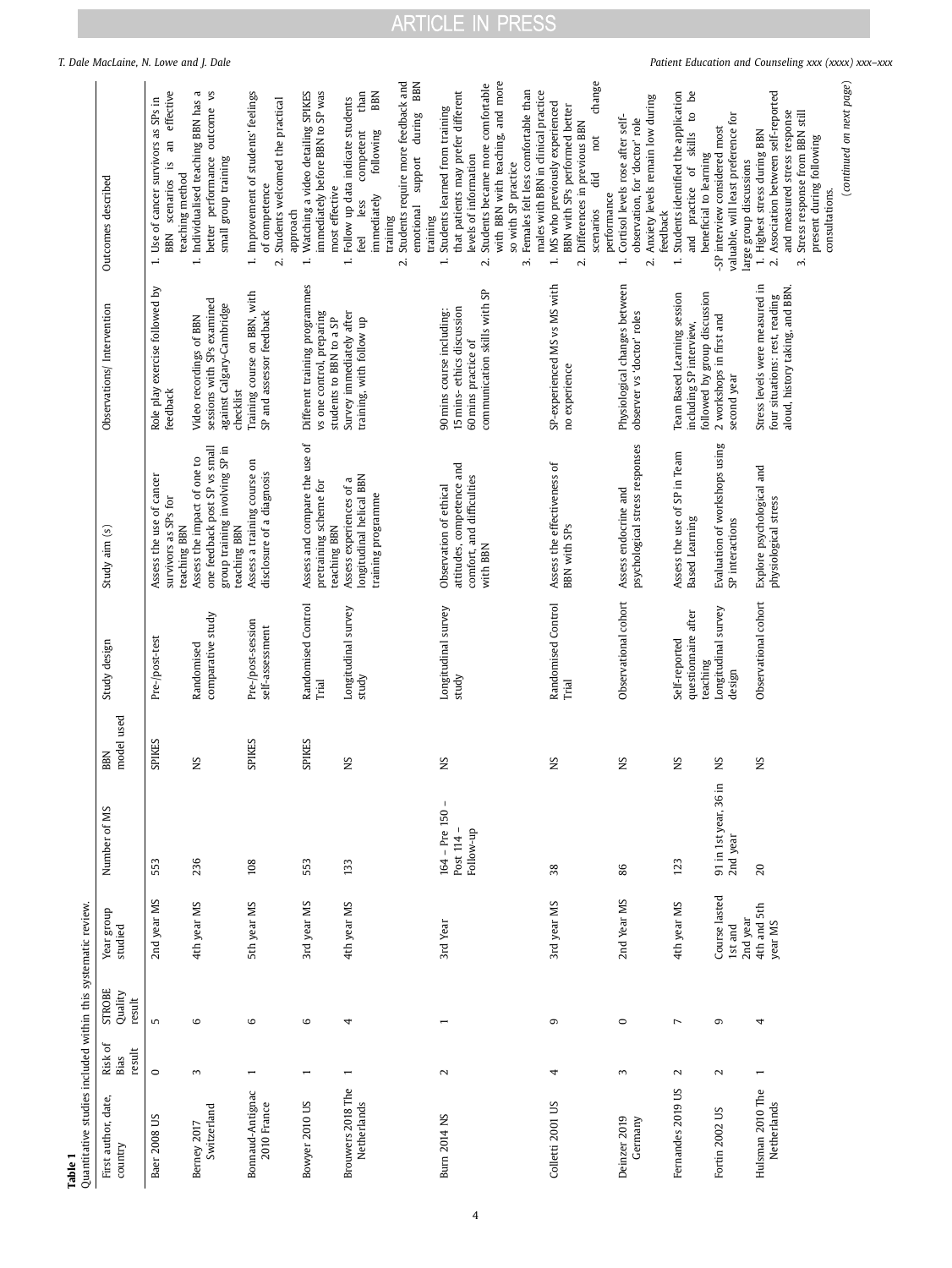| ı, |
|----|
|    |
|    |

|                            |                                    | T. Dale MacLaine, N. Lowe and J. Dale                                                                                                                                                                                        |                                                                                                                                                                                                                       |                                                                                                                                                                                                                                              |                                                                                                                  |                                                                                                                                                                                                                      |                                                                                                                                                                                                      |                                                                                                                                                       |                                                                                                                                                                             | Patient Education and Counseling xxx (xxxx) xxx-xxx                                                                                                                                               |
|----------------------------|------------------------------------|------------------------------------------------------------------------------------------------------------------------------------------------------------------------------------------------------------------------------|-----------------------------------------------------------------------------------------------------------------------------------------------------------------------------------------------------------------------|----------------------------------------------------------------------------------------------------------------------------------------------------------------------------------------------------------------------------------------------|------------------------------------------------------------------------------------------------------------------|----------------------------------------------------------------------------------------------------------------------------------------------------------------------------------------------------------------------|------------------------------------------------------------------------------------------------------------------------------------------------------------------------------------------------------|-------------------------------------------------------------------------------------------------------------------------------------------------------|-----------------------------------------------------------------------------------------------------------------------------------------------------------------------------|---------------------------------------------------------------------------------------------------------------------------------------------------------------------------------------------------|
|                            | Outcomes described                 | helpful<br>themselves and others back on<br>Consensus response that watching<br>most<br>Discussion with the SP was<br>component of teaching<br>the<br>video was beneficial<br>as<br>identified<br>$\ddot{ }$<br>$\mathbf{v}$ | than<br>Students valued non-verbal skills<br>Students trained through virtual<br>feedback in virtual reality group<br>better<br>performed<br>computer learning<br>reality<br>$\overline{\phantom{a}}$<br>$\mathbf{v}$ | Playing the 'doctor' role as an SP is<br>as<br>important communication skills<br>Peer feedback was highly-rated<br>more useful than patient role<br>constructive and beneficial<br>> 75% agree they learned<br>$\vec{m}$<br>$\div$<br>$\sim$ | Overall positive response to BBN<br>training                                                                     | Real SP scenario was rated as more<br>arousing, defined by self-reported<br>emotionally<br>1. Interacting with both SP types<br>mood and salivary cortisol<br>authentic and realistic<br>similarly<br>were<br>$\sim$ | SP, for assessing MS competency<br>Tool is valid for use by staff, and<br>Tool is not appropriate for MS to<br>assess competency with<br>at BBN delivery<br>$\overline{\phantom{a}}$<br>$\mathbf{v}$ | BBN was considered to be the most<br>communication skills, though not<br>difficult component<br>Feedback improved<br>in BBN<br>$\div$<br>$\mathbf{N}$ | 1 year follow up showed continued<br>comfort with MS performing BBN<br>Training provided increased<br>increase in confidence<br>tasks<br>$\overline{\phantom{a}}$<br>$\sim$ | (continued on next page)<br>valuable education experience<br>Allows student to think about<br>their own approach to BBN<br>Students perceive this was<br>$\overline{\phantom{a}}$<br>$\mathbf{N}$ |
|                            | Observations/Intervention          | followed by group session and<br>review of video with clinician<br>Videotaped SP encounter,                                                                                                                                  | delivery (vs control: computer<br>Virtual reality learning, BBN<br>learning)                                                                                                                                          | 10 role plays exploring<br>communication skills                                                                                                                                                                                              | Preliminary teaching followed<br>by group exercise involving<br>a SP.                                            | virtual SP and control real SP.<br>Comparison between new                                                                                                                                                            | Assessment of reliability and<br>Affective Competency Score<br>face/content validity of the                                                                                                          | skills assessed twice, with one<br>Assessment of communication<br>group receiving feedback from<br>SP after the first encounter                       | Self-reported confidence pre-<br>and post-training                                                                                                                          | between audience and actors.<br>20-minute sketch of BBN,<br>followed by discussions                                                                                                               |
|                            | Study aim (s)                      | method used in teaching how<br>Evaluate perceptions of the<br>to break bad news                                                                                                                                              | communication skills training<br>computer-based learning for<br>Compare virtual reality to                                                                                                                            | Evaluation of SP-based BBN<br>training                                                                                                                                                                                                       | Development and assessment<br>programme, aiming to teach<br>communicative competence.<br>a new interdisciplinary | Evaluate real SP vs virtual SP                                                                                                                                                                                       | Competency Score, during<br>Validity and reliability<br>BBN exercise with SP<br>assessment of a new                                                                                                  | Explore whether SP feedback<br>improves communication<br>skills                                                                                       | Evaluate the impact of BBN<br>training on MS comfort.                                                                                                                       | Assess interactive theatre,<br>coupled with role play<br>professional actors, in<br>exercises involving<br>exploring BBN.                                                                         |
|                            | Study design                       | Pre-/post-teaching<br>questionnaires                                                                                                                                                                                         | Randomised Control<br>Trial                                                                                                                                                                                           | before and after<br>questionnaires<br>Self-reported                                                                                                                                                                                          | Survey                                                                                                           | comparative study<br>Randomised                                                                                                                                                                                      | Observational<br>cohort, pilot                                                                                                                                                                       | Randomised Control<br>$\rm{Trial}$                                                                                                                    | longitudinal study<br>Observational                                                                                                                                         | Survey                                                                                                                                                                                            |
|                            | model used<br>BBN                  | <b>SPIKES</b>                                                                                                                                                                                                                | SPIKES                                                                                                                                                                                                                | SPIKES                                                                                                                                                                                                                                       | <b>SPIKES</b>                                                                                                    | S<br>z                                                                                                                                                                                                               | designed<br>model<br>Self-                                                                                                                                                                           | $\sim$<br>z                                                                                                                                           | Š<br>z                                                                                                                                                                      | ς<br>z                                                                                                                                                                                            |
|                            | Number of MS                       | ΣN                                                                                                                                                                                                                           | 421                                                                                                                                                                                                                   | 182                                                                                                                                                                                                                                          | forms collected<br>from BBN course)<br>85 (evaluation                                                            | $\mbox{6}$                                                                                                                                                                                                           | 35                                                                                                                                                                                                   | 80                                                                                                                                                    | 2 consecutive year<br>(175), 2000 (165)<br>groups - 1999                                                                                                                    | 451                                                                                                                                                                                               |
|                            | Year group<br>studied              | 4th year MS                                                                                                                                                                                                                  | 2nd year MS                                                                                                                                                                                                           | 2nd Year MS                                                                                                                                                                                                                                  | 4th Year                                                                                                         | 3rd year (12),<br>$4th$ year $(37)$ ,<br>5th year<br>$(11)$ MS                                                                                                                                                       | 4th Year MS                                                                                                                                                                                          | 5th year MS                                                                                                                                           | 3rd year MS                                                                                                                                                                 | 2nd year                                                                                                                                                                                          |
|                            | <b>STROBE</b><br>Quality<br>result | $\sim$                                                                                                                                                                                                                       | $\sim$                                                                                                                                                                                                                | $\circ$                                                                                                                                                                                                                                      | 6                                                                                                                | 4                                                                                                                                                                                                                    |                                                                                                                                                                                                      | $\mathbf{\sim}$                                                                                                                                       | $\overline{ }$                                                                                                                                                              | 5                                                                                                                                                                                                 |
|                            | Risk of<br>result<br>Bias          | $\circ$                                                                                                                                                                                                                      | $\overline{ }$                                                                                                                                                                                                        | $\sim$                                                                                                                                                                                                                                       | $\sim$                                                                                                           | $\sim$                                                                                                                                                                                                               | $\circ$                                                                                                                                                                                              | $\circ$                                                                                                                                               | $\circ$                                                                                                                                                                     | $\circ$                                                                                                                                                                                           |
| <b>Table 1</b> (continued) | First author, date,<br>country     | Kiluk 2012 US                                                                                                                                                                                                                | Kron 2017 US                                                                                                                                                                                                          | Luttenberger 2014<br>Germany                                                                                                                                                                                                                 | Mortsiefer 2012<br>Germany                                                                                       | O'Rourke 2019 US                                                                                                                                                                                                     | Quest 2006 US                                                                                                                                                                                        | Qureshi 2020<br>Pakistan                                                                                                                              | 2009 US<br>Rosenbaum                                                                                                                                                        | Skye 2014 US                                                                                                                                                                                      |

5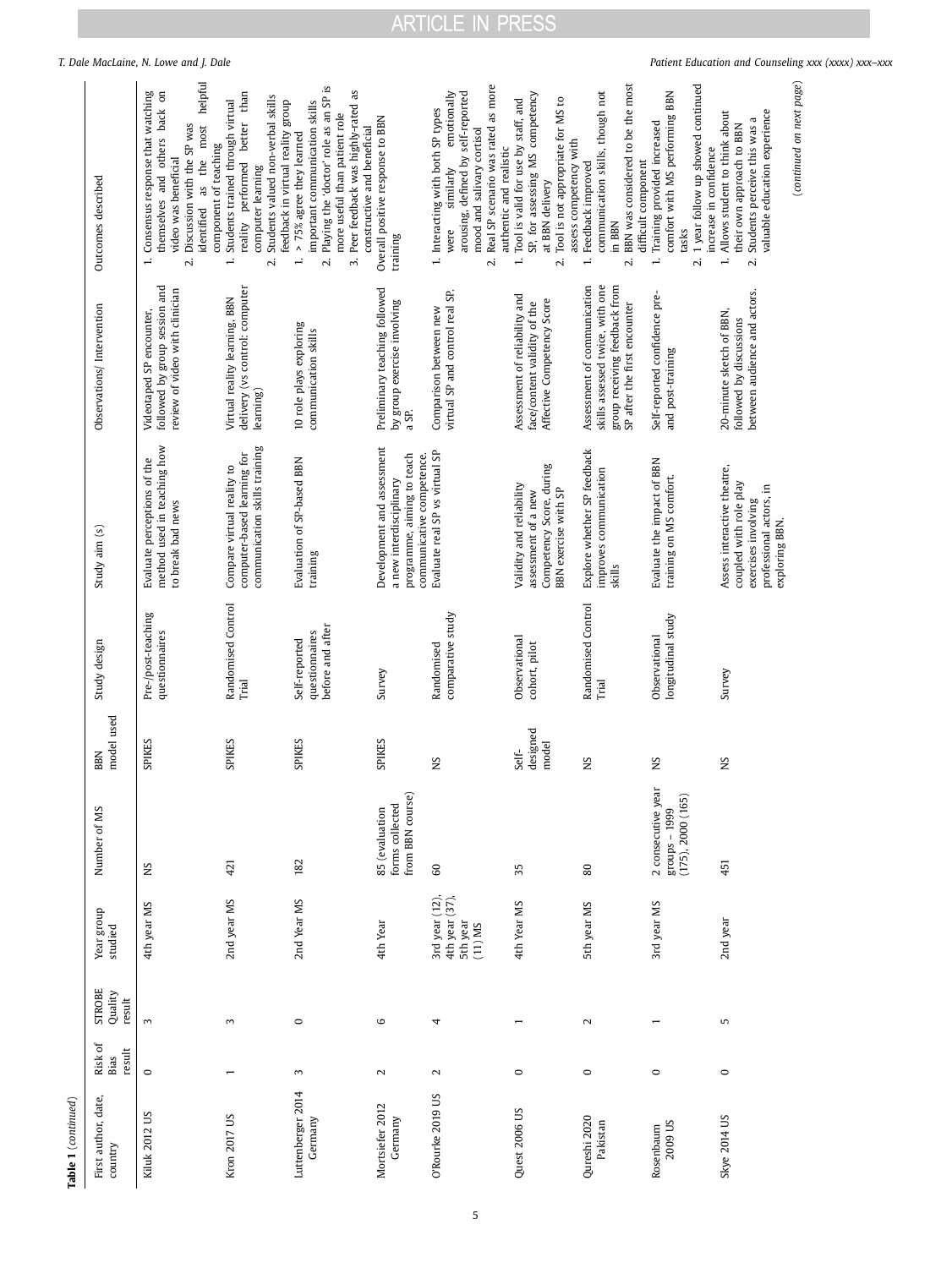|                     |                                    | T. Dale MacLaine, N. Lowe and J. Dale                                                                                                                                                              |                                                                                                                                                                                                                                                                                                                                                                                                                                      |                                                                                                                                                                                                                                                                   |                                                                                                                                                                                                                                                           |                                                                                                                                                        |                                                                                                                          | Patient Education and Counseling xxx (xxxx) xxx-xxx                                                                                                                                                          |
|---------------------|------------------------------------|----------------------------------------------------------------------------------------------------------------------------------------------------------------------------------------------------|--------------------------------------------------------------------------------------------------------------------------------------------------------------------------------------------------------------------------------------------------------------------------------------------------------------------------------------------------------------------------------------------------------------------------------------|-------------------------------------------------------------------------------------------------------------------------------------------------------------------------------------------------------------------------------------------------------------------|-----------------------------------------------------------------------------------------------------------------------------------------------------------------------------------------------------------------------------------------------------------|--------------------------------------------------------------------------------------------------------------------------------------------------------|--------------------------------------------------------------------------------------------------------------------------|--------------------------------------------------------------------------------------------------------------------------------------------------------------------------------------------------------------|
|                     | Outcomes described                 | BBN immediately after course and<br>beneficial and prepares student for<br>Theatre case discussion enhances<br>Students agree curriculum was<br>on follow up<br>learning<br>$\div$<br>$\mathbf{v}$ | ð<br>immediate and lasting physiological<br>information, and were weaker with<br>Students were stronger with giving<br>students' stress the quality of their<br>degree<br>increases the cortisol response<br>Anticipation of an assessment<br>No relationships between the<br>Positive association between<br>stress measures and<br>patient-directed gaze<br>communication<br>$\overline{\phantom{a}}$<br>$\vec{c}$<br>4.<br>$\sim$ | though<br>retrospectively consider training<br>immediately<br>MS reflect that they would have<br>to be too early in their course.<br>handling patient's emotions<br>MS consider training to be<br>training,<br>appropriate<br>following<br>$\div$<br>$\mathbf{N}$ | Minimum passing standards set at<br>identifies significant differences in<br>following<br>benefited from more guidance.<br>Pre-/Post-test use of checklist<br>standardised training<br>competency<br>$\overline{\phantom{a}}$<br>$\overline{\mathcal{N}}$ | self-assessed<br>12/15, and 4/5, for the checklists<br>competency of BBN skills<br>Statistically significant<br><sup>of</sup><br>improvement<br>$\div$ | had higher scores than vertical<br>Non-vertical integration students<br>integration students.<br>$\div$                  |                                                                                                                                                                                                              |
|                     | Observations/Intervention          | discussion, with 2 SP role plays<br>3-foci education: Theatre-<br>based facilitated case                                                                                                           | test stress. Pre- and post-test<br>Self-reported pre- and post-<br>physiological measures                                                                                                                                                                                                                                                                                                                                            | understanding, using self-<br>Comparison between two<br>designed questionnaires<br>time-points of BBN                                                                                                                                                             | list to measure successful BBN<br>15-point checklist to measure<br>successful BBN 5-item scaled                                                                                                                                                           | Self-assessed competency                                                                                                                               | vertical integration (Utrecht),<br>integration (Groningen) with<br>Comparison of non-vertical<br>assessed by BBN with SP | Risk of bias and STROBE columns refer to the number of domain-deficits each article had, relative to the tools used. SP: simulated patient, BBN: breaking bad news, MS: medical students, NS: not specified. |
|                     | Study aim (s)                      | Evaluation of end-of-life<br>curriculum                                                                                                                                                            | performance, during first-time<br>simulated bad news delivery<br>Examine stress and its<br>relationship with                                                                                                                                                                                                                                                                                                                         | Comparison of how students<br>value BBN training across<br>different schools                                                                                                                                                                                      | assessment tool, developing a<br>minimum passing standard<br>Evaluate the use of BBN<br>benchmark.                                                                                                                                                        | Evaluation of communication<br>skill training course                                                                                                   | integrated and non-vertical<br>integrated BBN training<br>Comparison of vertical                                         |                                                                                                                                                                                                              |
|                     | Study design                       | Pre/post-test,<br>survey                                                                                                                                                                           | Observational cohort<br>study                                                                                                                                                                                                                                                                                                                                                                                                        | Observational, cross-<br>sectional survey                                                                                                                                                                                                                         | Pre-/Post test                                                                                                                                                                                                                                            | Pre-/post test                                                                                                                                         | Observational cross-<br>section                                                                                          |                                                                                                                                                                                                              |
|                     | model used<br><b>BBN</b>           | designed<br>model<br>Self-                                                                                                                                                                         | SN                                                                                                                                                                                                                                                                                                                                                                                                                                   | SPIKES,<br><b>ABCDE</b>                                                                                                                                                                                                                                           | <b>SPIKES</b>                                                                                                                                                                                                                                             | <b>SPIKES</b>                                                                                                                                          | ΣN                                                                                                                       |                                                                                                                                                                                                              |
|                     | Number of MS                       | $-$ Post<br>$60$ – Pre 58<br>$(6-months)$                                                                                                                                                          | 57                                                                                                                                                                                                                                                                                                                                                                                                                                   | training 657 - end<br>immediately after<br>of degree<br>$1007 -$                                                                                                                                                                                                  | 5                                                                                                                                                                                                                                                         | $267 - Pre 180$<br>- Post                                                                                                                              | 42                                                                                                                       |                                                                                                                                                                                                              |
|                     | Year group<br>studied              | 3rd Year                                                                                                                                                                                           | 2nd Year MS                                                                                                                                                                                                                                                                                                                                                                                                                          | MS after BBN<br>MS at end of<br>training, and<br>degree                                                                                                                                                                                                           | 4th Year MS                                                                                                                                                                                                                                               | 2nd Year MS                                                                                                                                            | 3rd Year MS                                                                                                              |                                                                                                                                                                                                              |
|                     | <b>STROBE</b><br>Quality<br>result | $\mathbf{c}$                                                                                                                                                                                       | 5                                                                                                                                                                                                                                                                                                                                                                                                                                    | $\circ$                                                                                                                                                                                                                                                           | $\sim$                                                                                                                                                                                                                                                    | $\circ$                                                                                                                                                | 3                                                                                                                        |                                                                                                                                                                                                              |
|                     | Risk of<br>Bias<br>result          | $\overline{\phantom{0}}$                                                                                                                                                                           | $\mathbf{\sim}$                                                                                                                                                                                                                                                                                                                                                                                                                      | $\overline{ }$                                                                                                                                                                                                                                                    | $\sim$                                                                                                                                                                                                                                                    | $\circ$                                                                                                                                                | $\circ$                                                                                                                  |                                                                                                                                                                                                              |
| Table 1 (continued) | First author, date,<br>country     | Torke 2004 NS                                                                                                                                                                                      | Van Dulmen 2007<br>Netherlands<br>The                                                                                                                                                                                                                                                                                                                                                                                                | Netherlands<br>Baumgarten<br>2012 The<br>van Weel-                                                                                                                                                                                                                | Vermylen 2019 US                                                                                                                                                                                                                                          | von Lengerke 2011<br>Germany                                                                                                                           | Wijen-Meijer 2015<br>Germany                                                                                             |                                                                                                                                                                                                              |

6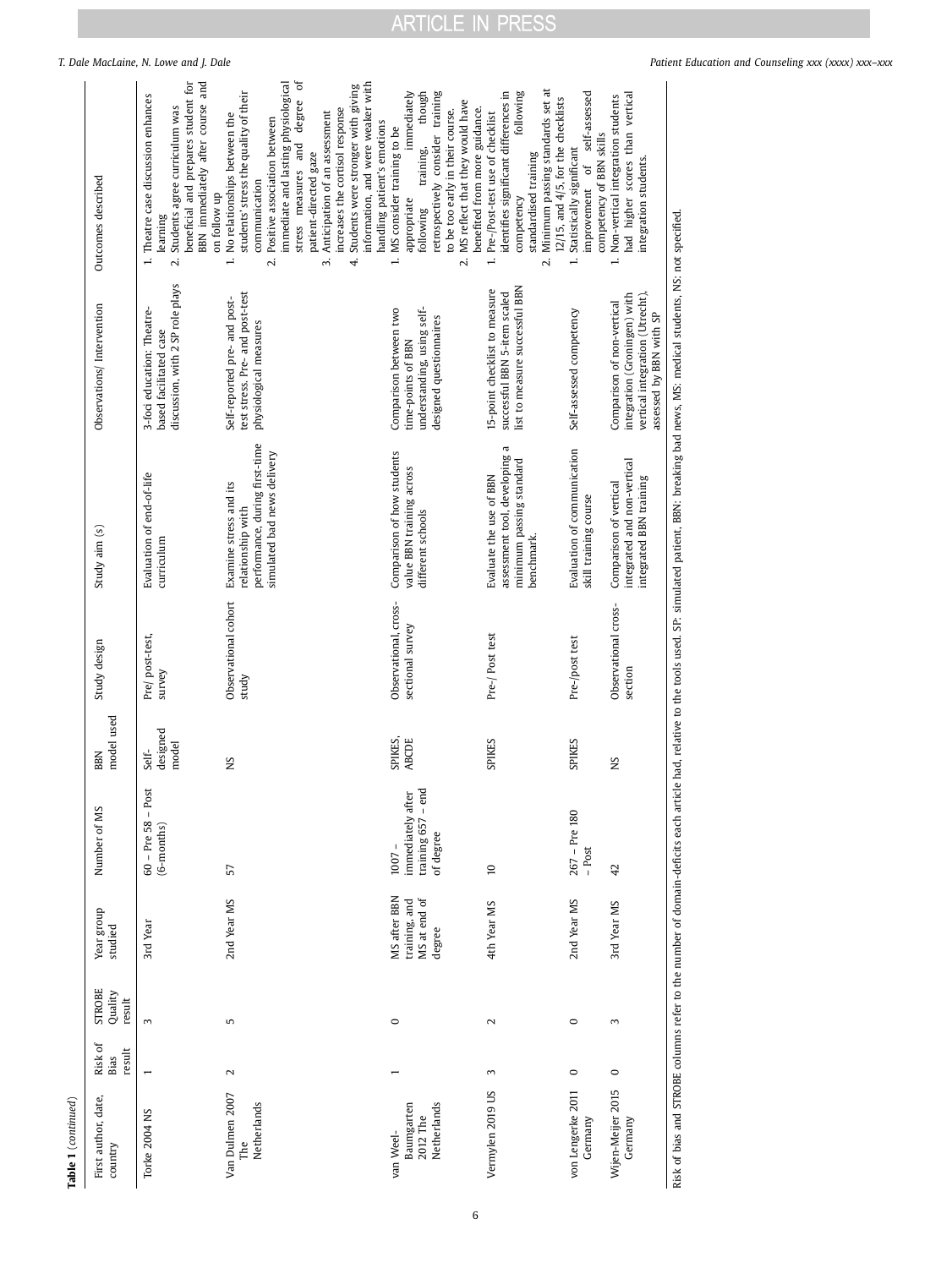<span id="page-6-0"></span>

|                                                                        |                                | T. Dale MacLaine, N. Lowe and J. Dale                                                                                                       |                                                                                                                                                                                                                                         | the                                                                                                                                                                                                              |                                                                                                                                                                                  |                                                                                                                                                                                                          |                                                                                                                                                            | roleplay                                                                                                                                                                                                                                                      | Patient Education and Counseling xxx (xxxx) xxx-xxx                                                                                                                                                                                                                                                                                                                | ongoing<br>and                                                                                                                                                                                                                                                                                                                                        |
|------------------------------------------------------------------------|--------------------------------|---------------------------------------------------------------------------------------------------------------------------------------------|-----------------------------------------------------------------------------------------------------------------------------------------------------------------------------------------------------------------------------------------|------------------------------------------------------------------------------------------------------------------------------------------------------------------------------------------------------------------|----------------------------------------------------------------------------------------------------------------------------------------------------------------------------------|----------------------------------------------------------------------------------------------------------------------------------------------------------------------------------------------------------|------------------------------------------------------------------------------------------------------------------------------------------------------------|---------------------------------------------------------------------------------------------------------------------------------------------------------------------------------------------------------------------------------------------------------------|--------------------------------------------------------------------------------------------------------------------------------------------------------------------------------------------------------------------------------------------------------------------------------------------------------------------------------------------------------------------|-------------------------------------------------------------------------------------------------------------------------------------------------------------------------------------------------------------------------------------------------------------------------------------------------------------------------------------------------------|
|                                                                        | Key themes explored            | Students highly valued input from<br>Students valued panel discussion<br>cancer survivor SP<br>following roleplay<br>$\div$<br>$\mathbf{a}$ | Virtual patients need better interactivity<br>and non-verbal communication skills<br>MS became more cognisant of verbal<br>MS found video self-observation<br>beneficial<br>and flow<br>$\div$<br>$\overline{\mathcal{N}}$<br>$\vec{m}$ | Enhanced opportunity for feedback and<br>MS engaged better with learning<br>value<br>opportunity to practice skills<br>and<br>opportunity,<br>discussion<br>$\overline{\phantom{a}}$<br>$\overline{\mathcal{N}}$ | critique, and analyse interviewing<br>experiment,<br>SPs contributed to learning by giving<br>skills without harming real patients<br>$\mathbf{c}$<br>MS opportunities<br>$\div$ | Clinical application of communication<br>Immediate feedback and engagement<br>Preparation for and practicing BBN<br>with video recordings<br>delivery<br>$\div$<br>$\overline{\mathcal{N}}$<br>$\dot{ }$ | MS report learning useful skills for their<br>MS value diverse content-delivery<br>future role as a doctor<br>skills<br>$\overline{\mathcal{N}}$<br>$\div$ | roleplay before performing their own<br>Students prefer witnessing an example<br>Students value use of SPs greater than<br>Students value feedback discussion<br>following<br>theory components<br>immediately<br>with SP<br>$\div$<br>$\mathbf{a}$<br>$\sim$ | at building confidence than role play<br>Theatre-based training is less effective<br>Provided overview of clinical case, not<br>Theatre considered more realistic that<br>Enabled exploration of multiple<br>performances and observations<br>just BBN delivery<br>perspectives<br>SP roleplay<br>with SP<br>$\div$<br>$\overline{\mathcal{N}}$<br>$\dot{m}$<br>4. | Risk of bias and STROBE columns refer to the number of domain-deficits each article had, relative to the tools used. Key themes explored details the themes addressed within the article itself. SP: simulated patient, BBN: b<br>(communications), reiterative,<br>Communication, orientation,<br>family,<br>team-working.<br>mindfulness,<br>$\div$ |
|                                                                        | Intervention                   | qualitative assessment<br>Student post course                                                                                               | Virtual patient simulation                                                                                                                                                                                                              | Team Based Learning SP<br>interview, followed by<br>group discussion                                                                                                                                             | 2 workshops over 2 years                                                                                                                                                         | BBN delivery (vs control:<br>Virtual reality learning,<br>computer learning)                                                                                                                             | 10 role plays exploring<br>communication skills                                                                                                            | including the use of SPs<br>Focus groups following<br>education modules                                                                                                                                                                                       | 20-minute sketch of BBN,<br>followed by discussions<br>between audience and<br>actors.                                                                                                                                                                                                                                                                             | SPIKES, prior to interview<br>delivery sessions, using<br>Video recorded BBN                                                                                                                                                                                                                                                                          |
|                                                                        | Analytical<br>method           | Narrative analysis                                                                                                                          | Thematic analysis                                                                                                                                                                                                                       | Thematic analysis                                                                                                                                                                                                | Content analysis                                                                                                                                                                 | reflective essays<br>Qualitative text<br>analysis from                                                                                                                                                   | Frequency of<br>categorised<br>comments                                                                                                                    | Thematic analysis                                                                                                                                                                                                                                             | Thematic analysis                                                                                                                                                                                                                                                                                                                                                  | Latent content<br>analysis                                                                                                                                                                                                                                                                                                                            |
|                                                                        | Study aim                      | Assess the use of cancer survivor<br>SPs for the teaching of BBN                                                                            | simulation in BBN education<br>limitations of virtual patient<br>Explore opportunities and                                                                                                                                              | Assess the use of inclusion of SP<br>in Team Based Learning                                                                                                                                                      | Evaluation of workshops using SP                                                                                                                                                 | communication skills training<br>computer-based learning for<br>Compare virtual reality to                                                                                                               | Evaluation of SP-based<br>educational course                                                                                                               | Explore perceptions of MS about<br><b>BBN</b> training                                                                                                                                                                                                        | actors, in exploring BBN and end-<br>exercises involving professional<br>theatre, coupled with role play<br>Investigate use of interactive<br>of-life issues                                                                                                                                                                                                       | Evaluate use of SPIKES, and create<br>new model (COMFORT)                                                                                                                                                                                                                                                                                             |
|                                                                        | Study design                   | Survey                                                                                                                                      | Focus group                                                                                                                                                                                                                             | Survey                                                                                                                                                                                                           | Survey after<br>workshop<br>each                                                                                                                                                 | Survey                                                                                                                                                                                                   | Survey                                                                                                                                                     | Focus groups                                                                                                                                                                                                                                                  | Survey                                                                                                                                                                                                                                                                                                                                                             | interviews<br>Post-hoc                                                                                                                                                                                                                                                                                                                                |
|                                                                        | model used<br>BBN              | SPIKES                                                                                                                                      | SN                                                                                                                                                                                                                                      | SN                                                                                                                                                                                                               | SN                                                                                                                                                                               | <b>SPIKES</b>                                                                                                                                                                                            | <b>SPIKES</b>                                                                                                                                              | SN                                                                                                                                                                                                                                                            | SK                                                                                                                                                                                                                                                                                                                                                                 | COMFORT<br>SPIKES,                                                                                                                                                                                                                                                                                                                                    |
|                                                                        | Number<br>of MS                | 553                                                                                                                                         | 23                                                                                                                                                                                                                                      | 123                                                                                                                                                                                                              | year, 36 in<br>2nd year<br>$91$ in 1st                                                                                                                                           | 421                                                                                                                                                                                                      | 182                                                                                                                                                        | 16                                                                                                                                                                                                                                                            | 451                                                                                                                                                                                                                                                                                                                                                                | $\overline{z}$                                                                                                                                                                                                                                                                                                                                        |
|                                                                        | Year group<br>studied          | year MS<br>2nd                                                                                                                              | 4th Year                                                                                                                                                                                                                                | Year MS<br>4th                                                                                                                                                                                                   | lasted 1st<br>Course<br><b>Pure</b>                                                                                                                                              | 2nd year<br>2nd<br>year MS                                                                                                                                                                               | Year MS<br>2nd                                                                                                                                             | year MS<br>4th                                                                                                                                                                                                                                                | year MS<br>2nd                                                                                                                                                                                                                                                                                                                                                     | Year MS<br>4th                                                                                                                                                                                                                                                                                                                                        |
|                                                                        | <b>STROBE</b><br>Quality       | 5                                                                                                                                           | 4                                                                                                                                                                                                                                       | $\overline{ }$                                                                                                                                                                                                   | G                                                                                                                                                                                | 3                                                                                                                                                                                                        | $\circ$                                                                                                                                                    | 4                                                                                                                                                                                                                                                             | 5                                                                                                                                                                                                                                                                                                                                                                  | $\circ$                                                                                                                                                                                                                                                                                                                                               |
|                                                                        | Risk<br>Bias<br>័              | $\circ$                                                                                                                                     | $\mathbf{z}$                                                                                                                                                                                                                            | $\sim$                                                                                                                                                                                                           | $\mathbf 2$                                                                                                                                                                      |                                                                                                                                                                                                          | $\sim$                                                                                                                                                     |                                                                                                                                                                                                                                                               | $\circ$                                                                                                                                                                                                                                                                                                                                                            |                                                                                                                                                                                                                                                                                                                                                       |
| Qualitative studies included within this systematic review.<br>Table 2 | First author, Date,<br>Country | Baer 2008 US                                                                                                                                | Switzerland<br>Carrard 2020                                                                                                                                                                                                             | 2019 US<br>Fernandes                                                                                                                                                                                             | Fortin 2002 US                                                                                                                                                                   | Kron 2017 US                                                                                                                                                                                             | Luttenberger2014<br>Germany                                                                                                                                | Ruiz-Moral 2019<br>Spain                                                                                                                                                                                                                                      | Skye 2014 US                                                                                                                                                                                                                                                                                                                                                       | news, MS: medical students, NS: not specified.<br>Villagran 2010 NS                                                                                                                                                                                                                                                                                   |

7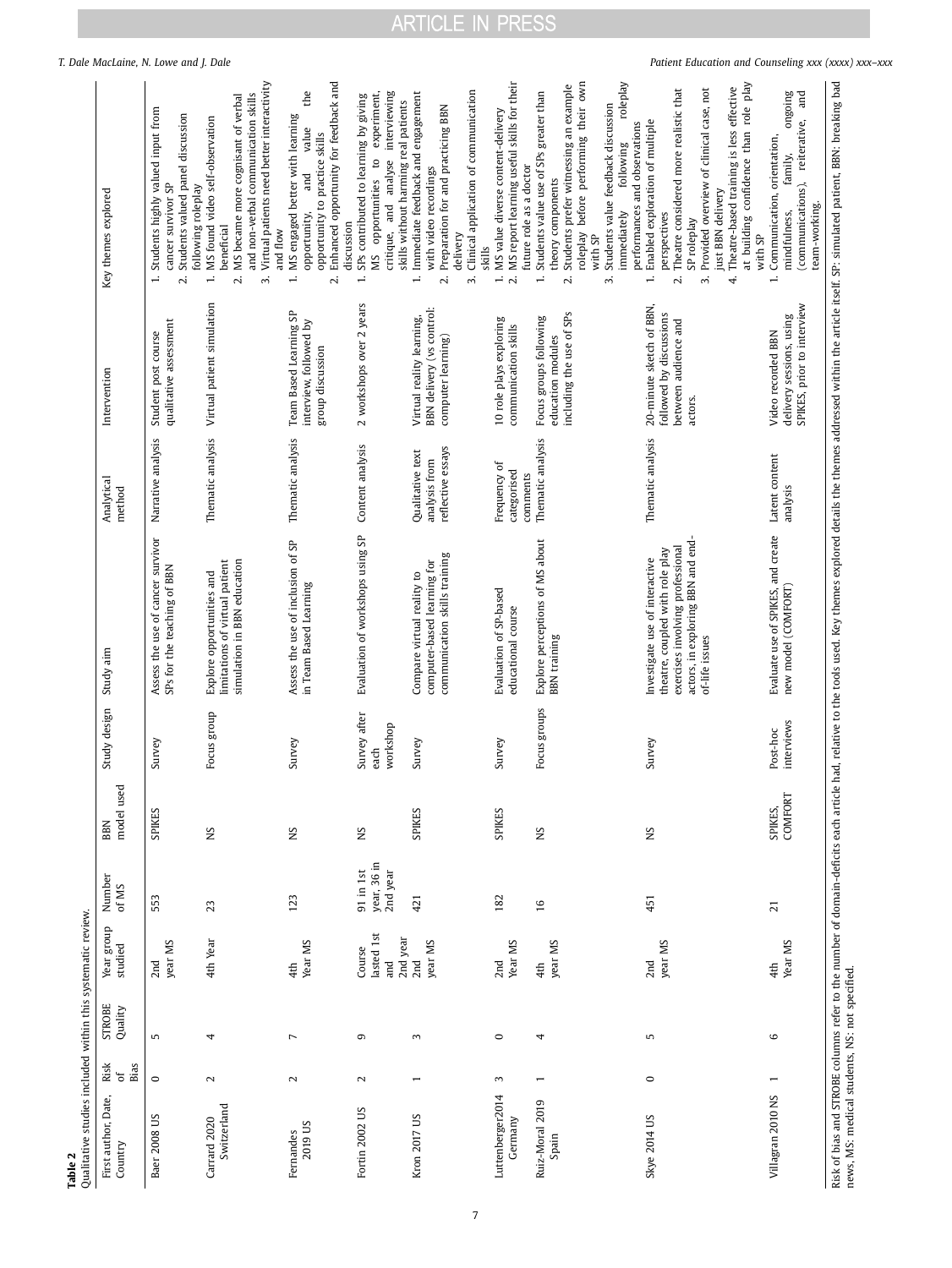#### <span id="page-7-0"></span>**Table 3**

Thematic map outlining the three themes identified through thematic analysis of the 29 studies included in this review.

| Theme                                                                  | Subtheme                                                                        | Essence                                                                                                                                                                                                                                                                                                                                                                                             | Reference |
|------------------------------------------------------------------------|---------------------------------------------------------------------------------|-----------------------------------------------------------------------------------------------------------------------------------------------------------------------------------------------------------------------------------------------------------------------------------------------------------------------------------------------------------------------------------------------------|-----------|
| Intrinsic components of BBN training,<br>within medical education      | Structure of BBN in a medical<br>education curriculum                           | Although these encounters cannot replace actual patient interactions,<br>this exercise provides a safe learning environment for the student. As a<br>result, these students will have a solid background from which to                                                                                                                                                                              | [29]      |
|                                                                        | How simulated patients are used<br>in BBN education                             | begin the applied work of developing good communication skills<br>Our students explicitly highlighted their preference for experiential<br>learning as opposed to other teaching methods such as lectures,<br>classes or even, as in our case, the more interactive demonstrative<br>sessions.                                                                                                      | $[32]$    |
| Outcomes measured within BBN<br>literature                             | Assessing competency developments<br>throughout BBN training                    | Students who previously had the experience of breaking the bad news<br>of a pregnancy loss or a new diagnosis of rectal cancer performed<br>significantly better on the CPE (clinical performance examination)<br>than students who had not had this experience                                                                                                                                     | $[15]$    |
|                                                                        | Students perceptions and physiological<br>changes during and after BBN training | Although this intervention does not report on actual skills, we were<br>able to assess learners' levels of confidence and comfort in providing<br>this information before and 1 month after the educational<br>intervention.                                                                                                                                                                        | $[36]$    |
| Application and assessment of models<br>used to structure BBN delivery | SPIKES: a widely adopted method to<br>structure BBN delivery                    | The six steps of the SPIKES protocol: (1) setting up the interview; (2)<br>assessing the patient's perception; (3) obtaining patient's invitation;<br>(4) giving knowledge and information to the patient; (5) addressing<br>patient's emotions with empathic response; and (6) strategy and<br>summary                                                                                             | [29]      |
|                                                                        | Less accepted models to structure BBN<br>delivery                               | The method for delivering a death disclosure was designed in a<br>procedural style model with a series of critical actions.1 The steps<br>included: (1) preparation, (2) introduction, (3) delivery of a warning of<br>bad news, $(4)$ say the word "dead"/"died," $(5)$ reaction tolerance, $(6)$<br>information exchange, (7) offering of viewing, (8) conclusion, and (9)<br>personal aftercare. | [50]      |
|                                                                        | Publications without clearly defined<br>models for BBN delivery                 | Prior to the student's SPI encounter, he or she is also given a packet of<br>materials explaining this particular SPI experience and also providing<br>information on techniques for breaking bad news                                                                                                                                                                                              | $[15]$    |

Essence in this table outlines the fundamental principle of the subtheme, with a verbatim extract from the reference provided. SP: simulated patient.

suggestion that some medical schools provide BBN training too early, without longitudinal support for the clinical application of these complex communication skills [\[33,40\].](#page-10-20) Research in this field would benefit from a robust comparison between early, late and continuing delivery of BBN education.

Studies varied with how they approached delivering BBN skills training. Some provided theory prior to practical experiences, some with theory afterwards to consolidate knowledge. Many in this subtheme used only SPs [\[16,26–34,36–40\]](#page-10-11), whereas some used additional methods such as group discussions [\[29,34,39,40\]](#page-10-21), theatre scenarios [\[27,35\]](#page-10-19), or team-based learning [\[28\]](#page-10-22).

BBN fits into several components of the undergraduate medical curriculum. Many studies reported BBN being delivered within a communication skills module, whilst others held this training in more specialist areas including surgical clerkship [\[15\]](#page-10-13) and teambased discussion modules  $[28]$ . They did not identify whether BBN was better suited to being in any specific year, or any specific module, and this is something that appears to need further research.

Most studies explored education within one cross-section, using non-vertical integrated (non-VI) teaching programmes. VI curricula integrate both clinical and fundamental science components throughout the course. Non-VI curricula predominantly begin with fundamental sciences and apply clinical components afterwards. One study comparing 30 VI curricula with 29 non-VI curricula identified that the students taught using the VI curricula performed better overall in clinical assessments, though their performance with BBN was significantly weaker [\[26\].](#page-10-23) This paper recommended others validate this difference further, to rule out this difference having occurred by chance.

Students reported in two studies  $[33,40]$  that they felt they needed additional educational support and guidance with regards to BBN in clinical practice, and those who received this reported how much this was valued. Educators training students on BBN skills might wish to consider incorporating further guidance or top-up skills training as a follow up.

*3.1.2. Subtheme: how simulated patients are used in BBN education* 

Fourteen studies considered how SPs could be used in teaching BBN [\[14,15,27,28,30,33,35,38,41–46\]](#page-10-10). These identified that students appreciated diverse content delivery, whether from a scenario with multiple perspective with the use of theatre performances [\[27,35\],](#page-10-19) acting as both the physician or patient  $[38]$ , or using former patients [\[46\]](#page-11-1) or externally-sourced SPs [14,15,27,28,32,41-43,45]. SPs were used both to provide new information by delivering teaching themselves to the students about their experiences, or by allowing students to explore new materials independently and putting these newly learned skills into practice using the SP as an educational tool. From this review no studies compared the various use of SP and the effect on test performance. This may provide the basis of important work to assess the effectiveness of varying forms of SPs in their use as educational resources for BBN skills training.

One study [\[43\]](#page-11-2) reported that both virtual SPs (vSP), defined as "interactive computer simulations of real-life clinical scenarios" [\[47\],](#page-11-3) and real SPs could both be used to help develop students' skillsets. A vSP is created for the purpose of delivering a consistent virtual experience that students can engage with. This can be used to more systematically represent diversity in healthcare than is feasible with real SPs whilst standardising the training across the student cohort. Kron [\[31\]](#page-10-24) identified that the use of vSPs to actively encourage students to decide how to deliver bad news was significantly better (for both clinical assessment and independent communication scales) than students learning BBN skills through observation and theory alone [\[31\]](#page-10-24).

The array of settings for the use of SPs included clinical and classroom, with and without recordings, educator-observers and peer-observers. No distinct comparators were made between the clinical and classroom settings.

Overall, students are receptive to the use of SPs, allowing for a safe environment for BBN without potentially causing detriment to patients [\[45\].](#page-11-4) One study reported that being observed whilst practising BBN skills, especially by peers, made some students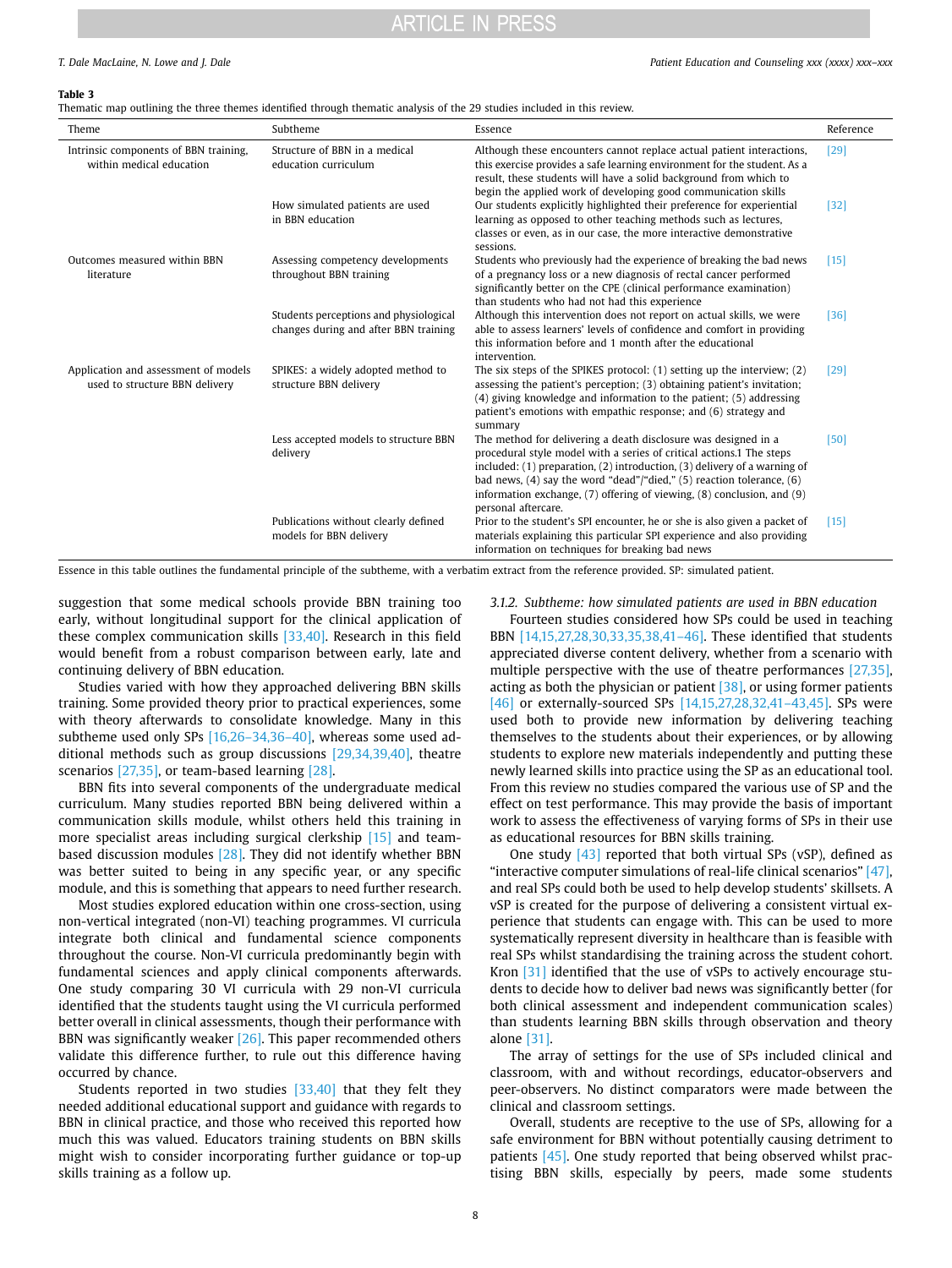uncomfortable [\[32\].](#page-10-25) More literature investigating the comparative use of technology to deliver diverse, standardised and high-quality BBN training would provide significant educational value to medical courses.

### *3.2. Theme: outcomes measures for BBN training*

This theme describes evidence related to outcome measures used to assess BBN training. It includes two subthemes that relate to competency and to the perceptions and physiological changes that occur throughout and following BBN training.

### *3.2.1. Subtheme: assessing competency developments throughout BBN training*

This subtheme addresses the different approaches to assessing BBN competencies that are described in the literature. Seven studies included detailed methods on assessing competency development for BBN using SPs [\[15,29,30,32,39,41,43,48–50\].](#page-10-13) Competency was measured from a variety of markers, including external assessors [\[41,43,50\],](#page-11-6) course staff [\[30,39,48\],](#page-10-27) peers [\[43\],](#page-11-2) or SPs themselves [\[15,43,48,50\].](#page-10-13) All made judgements on the students' ability to BBN whether that be through individual face to face feedback or through a numerical mark. One study began to create structured grading systems for BBN using SP, including 15/5-point checklists [\[30\].](#page-10-27) These will need further validation and rigorous testing before wider adoption in medical education settings.

Two publications discuss the natural talents students may have with BBN skills [\[32,48\]](#page-10-25), with one suggesting that female students are more empathic and therefore better at BBN [\[48\].](#page-11-7) Such generalisations carry risks; however, it may be that some students are naturally more empathic, have previous experiences with BBN training or have personal experience of BBN that may affect their communication skills. One study identified a significant number of students with prior experiences [\[29\]](#page-10-21), though all other studies in this subtheme failed to record previous experiences before their intervention.

In two publications  $[41,45]$ , competency was assessed through students' own opinions alongside that of the assessors. Subjective appraisal is considered further in the next subtheme.

### *3.2.2. Subtheme: students' perceptions and physiological changes during and after BBN training*

Eleven studies reported physiological changes during BBN sessions, as well as students' attitudes [\[27,29,32,36,37,41,42,45,51–53\].](#page-10-19) Seven studies identified that students' confidence improves with BBN skills training [\[27,29,36,37,41,45,52\]](#page-10-19), with two of these findings being self-reported competence [\[37,45\]](#page-10-28). The sustainability of these changes was only investigated by one study which found that it was retained at 6 months  $[27]$ , although it was unclear whether there had been opportunities to consolidate their learning during this period. A different study identified a significant improvement in confidence as a result of witnessing a doctor using BBN skills with an SP, in a clinical environment [\[29\].](#page-10-21) Witnessing BBN skills in the time between intervention and follow-up may reaffirmed or further develop students' knowledge base and may affect the results.

Three studies explored stress responses to BBN scenarios, including cortisol, anxiety, and cardiovascular measures [\[42,51,53\].](#page-11-8) Stress responses increase in anticipation to BBN scenarios or BBN examinations, and decrease after the scenario. An interesting point is that if BBN is first in a series of clinical examinations, students' stress levels remain higher throughout the remaining assessments, in comparison to those who started on a different scenario [\[51\]](#page-11-9). Whilst there is evidence to suggest that increased stress levels do not affect performance on BBN OSCE examinations [\[53\]](#page-11-10), there is little evidence in our review to suggest this is the same for the subsequent examinations.

#### *T. Dale MacLaine, N. Lowe and J. Dale Patient Education and Counseling xxx (xxxx) xxx–xxx*

#### *3.3. Theme: models used to structure BBN delivery*

The studies included in this review included different methods of structuring BBN consultations. Three distinct subthemes were identified through thematic analysis; studies that had no model detailed in the methods, studies that incorporated SPIKES, and studies that used an alternative BBN consultation structure.

### *3.3.1. Subtheme: publications without clearly defined models for BBN delivery*

There were sixteen studies that did not clearly define or use any evident model of structuring BBN [\[15,26,28,32,35,36,39–40,](#page-10-13)  [42–45,48,51–53\]](#page-10-13). Having a lack of structure makes it difficult to draw transferable learning from these studies.

In order to provide clear guidance for medical educators, comparisons between models and their effect is critical. Publications without specified models of BBN limit conclusions that can be drawn through meta-analysis. More research is needed to allow comparisons between BBN models, to help identify best practice.

### *3.3.2. Subtheme: SPIKES: a widely adopted method to structure BBN delivery*

There were eleven publications that detailed use of the SPIKES protocol to structure BBN delivery in their research [11,14,29-31,33-34,37-38,41,46]. Baile and colleagues [\[10\]](#page-10-9) initially identified four important objectives that clinicians need to achieve when delivering bad news. These were: gathering information from the patient, transmitting the medical information, providing support to the patient, and eliciting the patient's collaboration for developing a plan going forward. SPIKES, the 6-step model, builds on these points and forms the essence of our subtheme [\(Table 3\)](#page-7-0).

SPIKES is the most widely adopted model for BBN, though in the absence of comparative studies it cannot be assumed to be the gold standard. Our review identified only one study that aimed to investigate the validity of SPIKES directly [\[11\].](#page-10-29) Further validations, and comparisons with other models, are needed to support its wider use.

*3.3.3. Subtheme: alternative models to structure BBN delivery* 

Four publications detailed a different model for BBN [11,27, [33,50\].](#page-10-29)

COMFORT was developed in 2010, after judging SPIKES as being too linear [\[11\].](#page-10-29) An overarching set of competencies was proposed to deliver BBN in a more adaptive manner considering family and being able to reiterate points, which the authors deemed SPIKES does not allow for. However, no independent data emerged from the review detailing the efficacy of COMFORT compared to SPIKES.

ABCDE was developed in 1999 to act as a mnemonic for clinicians' recommendations for BBN in the available literature at the time [\[13\]](#page-10-30). This model was evaluated across multiple medical schools [\[33\].](#page-10-20) It was often used in combination with SPIKES, and its added value is unclear.

Two studies [\[27,50\]](#page-10-19) produced new models of structuring BBN consultations, without explanation of their validation in the context to their study population. With the genesis of additional BBN models, without validation or with the aims to prove fault in existing models, educators may struggle to find identifying the most effective model for teaching BBN consultations. Research should focus on the validation of BBN models, including their pitfalls, to permit further refinements.

#### **4. Discussion and conclusion**

#### *4.1. Discussion*

This systematic review identified 29 studies that reported ways in which BBN training using SPs are applied across the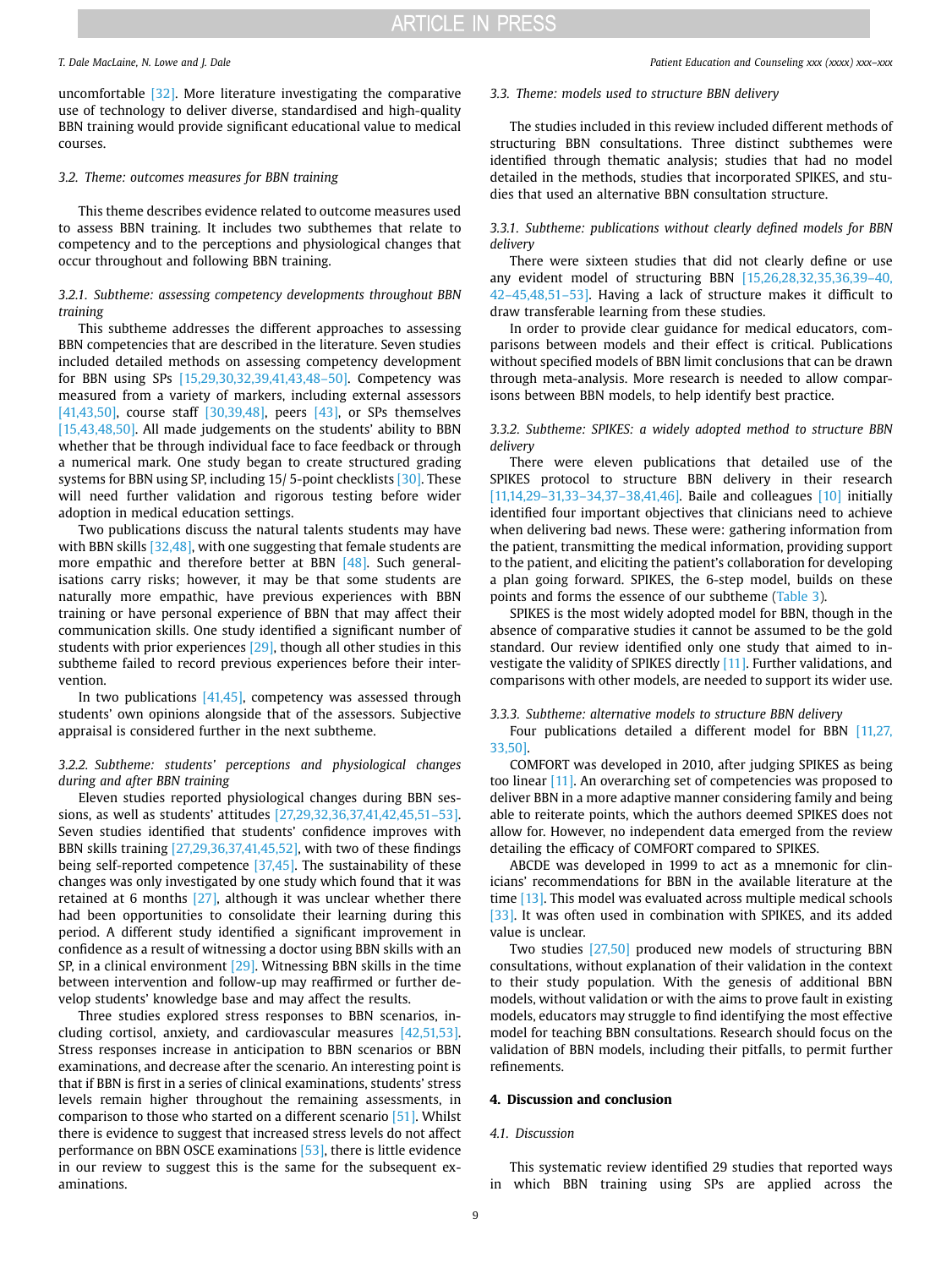undergraduate medical curriculum. While SPs were reported as having positive effects on students' ability to deliver BBN, there was a lack of high-quality evidence comparing the use of differing forms of SPs in terms of the effectiveness and sustainability of BBN skills development. Given the heterogeneity of curricula and the ways in which SPs have been used to support BBN training, the benefits of different approaches, and when these should be delivered, remains unclear.

A range of SP models were described, including ex-patients, students, actors and computerised models. From the research that had compared SP and vSP approaches, they had similar effects in both performance and physiological response [\[31\]](#page-10-24). Making greater use of vSPs could provide benefits in terms of providing students with access to greater patient diversity and scenarios (i.e. not restricted to race, gender, age, ethnicity or disability), while also reducing medical school costs associated with the recruitment, training and administration of SPs. The use of vSPs may also provide a more consistent educational resource, avoiding the possibility of students receiving variable quality training from different actors as SPs. This may allow students to practice and consolidate on communication skills, including BBN, across a broad range of patients, at various points of the curriculum.

Several studies recognised that when developing programmes using SPs, teaching could be adapted to draw on students' past experiences. Previous experience, whether as a patient, family member or in a healthcare role, may mean that some students are more able to draw on knowledge and skills when BBN to a SP. The lack of consideration for students' baseline knowledge and experiences prior to their educational intervention, further limits conclusions that can be drawn about the effectiveness of the SPs for BBN training.

#### *4.1.1. Assessment of BBN skills competency*

None of the studies reviewed assessed students' competencies using validated measures, although one study reported the development of a structured objective grading system [\[30\]](#page-10-27). This may mean that some of the deeper nuances of BBN, such as the empathic connection and wider impact of the clinical encounter, are not assessed.

Some studies used self-assessment for judgement of competency. Subjective assessment of confidence and competence can be useful to support self-reflection but cannot be considered as an alternative to a formal assessment of BBN skills. Students are unlikely to be consistent in assessing their own BBN skills; for example, Burn's study [\[52\]](#page-11-11) showed there was a difference in comfort in BBN between male and female students.

Torke identified there was continued confidence in BBN skills six months after the training [\[27\].](#page-10-19) This argues for the importance of BBN training close to completion of the medical degree, where it can be applied in a clinical environment post-qualification. A longitudinal study looking at the quality of skills and their longevity would provide much needed clarity.

#### *4.1.2. Stress and stress responses to BBN*

Students experienced increased and prolonged stress levels during BBN examinations in comparison to taking a medical history and other assessed scenarios [\[42,51,53\].](#page-11-8) This is an important consideration in the design of OSCE stations where BBN may be assessed first for some students and last for others. Alongside an examination setting, placement into an inappropriate simulated environment early on may place unnecessary anticipatory stress on students prior to their placement experience. This may have longer term impacts on students' abilities to learn and their overall health  $[54]$ . Students may benefit from additional support and reassurance during BBN training to ensure that the process of developing BBN skills avoids placing undue pressure on themselves.

#### *T. Dale MacLaine, N. Lowe and J. Dale Patient Education and Counseling xxx (xxxx) xxx–xxx*

Research into the relationship between assessment sequence, physiological levels and examination result would provide insight into whether performance is affected by the increased stress levels. This could help determine if adjustments are necessary for those who undertake BBN scenarios first, preventing results from being adversely affected by an examination sequence.

#### *4.1.3. BBN consultation models used in medical education*

The theme 'Models used to structure BBN delivery' explored the various models of consultation for BBN training. The data in this review indicates that SPIKES is the most widely adopted and robustly validated model for BBN skills training in undergraduate medical education. Other models exist and whilst they have face validity, they require additional work on their effectiveness compared to SPIKES before wider adoption can be recommended in both clinical training and practice.

However, over half of the studies in this review did not clearly narrate the use of a BBN model. Without clear and reproducible methods, the findings from studies lack reproducibility and wider applicability.

### *4.1.4. Strengths and limitations of this review*

This work is the first review to explore the use of SPs to deliver BBN training in undergraduate medical education. We identified a broad literature with several formats for SPs. We undertook thorough review of the studies included, and our results are weighted to reflect the quality of the articles within each subtheme.

A limitation is that we only explored the use of BBN in undergraduate medical education, not after qualification. Other work has considered the use of SPs in BBN training with qualified doctors [\[12\]](#page-10-31)  or in multidisciplinary groups. While there may be implications from this wider body of literature for the development of undergraduate teaching, the purpose of our review was to describe what is known about how SPs are used to train BBN at an undergraduate level.

Another limitation is that the process of screening papers, or weighting the subthemes' narrative, using the RoB and STROBE bias and quality checks may have led to valuable information being overlooked in studies that have been screened out. Weighting of the subthemes in this work was done to reflect the quality of the papers in each section.

The review was also limited by the varied operational definitions across studies with regards to students' skill level and abilities, assessments of competencies, and the impact of the training. A key example is seen with the outcome measures available in literature. Two subthemes arose, identifying outcome measures varied across both academic assessments and perceptions/ physiological changes. Although positive effects were reported, in the absence of accepted validated measures for BBN training, such effectiveness can only be interpreted within the context of these studies. In order to derive firmer conclusions about the comparative effectiveness of different models of BBN training, the use of validated outcome measures is needed.

#### *4.2. Conclusion*

Our findings indicate that SPs are a valuable educational tool for developing BBN skills. They support the provision of training experiences in a safe setting, emulating clinical practice. The review highlights key gaps in the literature, and makes recommendations for future research and educational development. This includes the need to investigate the longer term sustainability of BBN skills after educational interventions, the time points in the undergraduate curriculum at which BBN skills training can be most effectively delivered, and distinctions between the effectiveness of different models of SPs. Such additions to the literature are needed to inform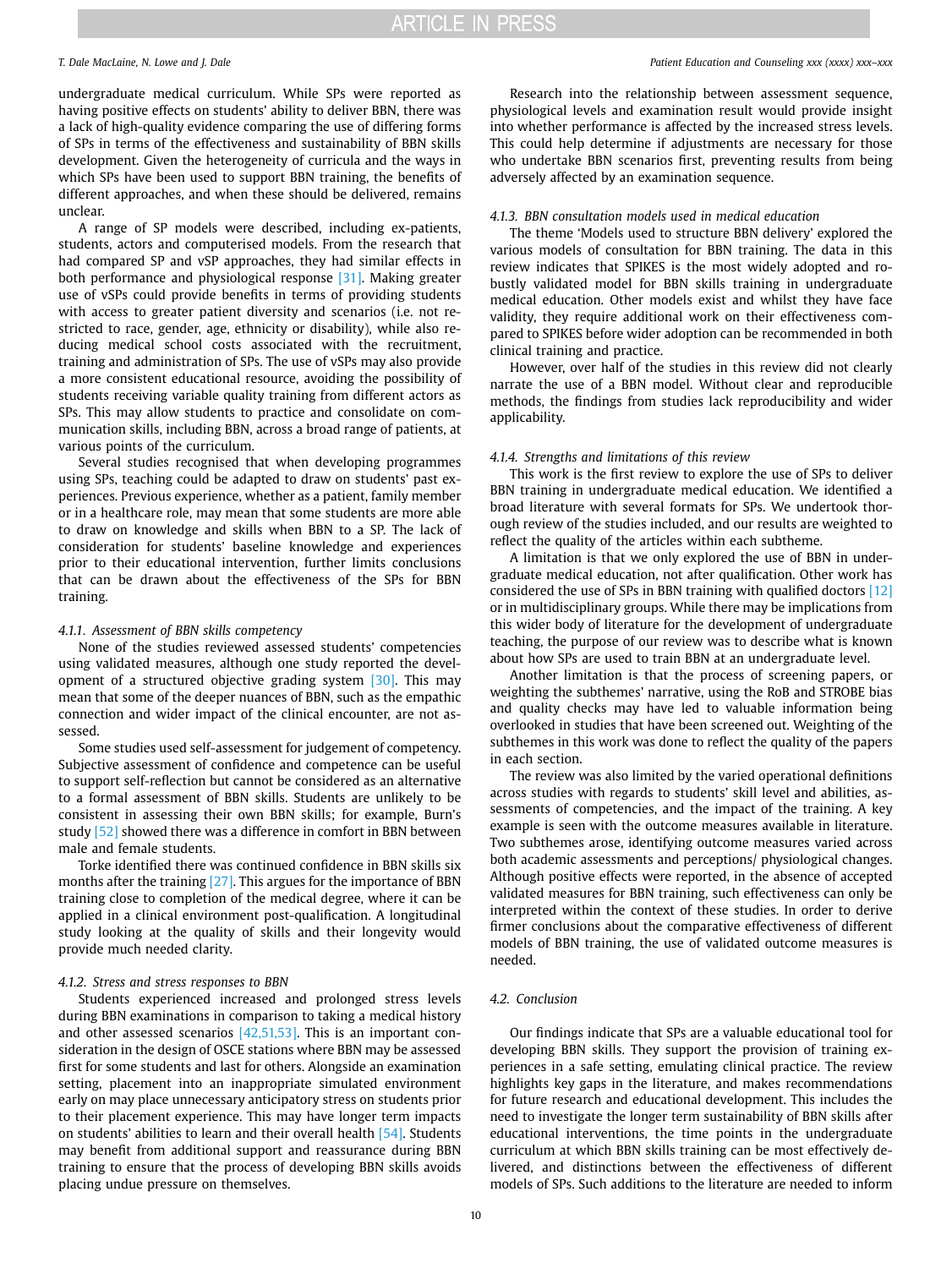the design and delivery of future undergraduate training to equip doctors with excellent breaking bad news skills and competencies.

#### *4.3. Practice implications*

Our review supports other recommendations about the importance of training around BBN [\[55,56\].](#page-11-13) Further work to identify the most effective SP models, as well as potentially progressing the work into exploring patient reported outcomes, would be valuable. The wider adoption of SPs to support training future doctors with BBN skills should lead to improvements in this important aspect of care.

There are several communities that may benefit from the results of this review. Teachers of BBN skills in undergraduate medical education might wish to consider structuring additional skills development, or top-up skills training, later in their curricula. Those assessing clinical skills may need to consider the impact of the increased stress and anxiety levels BBN examinations can cause, which may affect subsequent examination performance.

BBN skills have been taught at every stage of an undergraduate medical degree, with no clear evidence as to when it is most effective. There is also no formalised assessment structure for BBN, other than ensuring students use each point on an existing model, such as SPIKES. Researchers may wish to focus efforts on these two areas, to inform development of a more structured training programme.

The majority of studies in this review did not detail which consultation model was used in their work. Whilst SPIKES was the most widely adopted model in this review, there is little evidence comparing BBN models. Further research in this field would provide medical schools with the necessary evidence to determine how to train their students with a robust consultation model.

There is scope for further development beyond the standard face to face SP teaching method. Exploration of teaching methods including theatre performances, integration into team-based learning, and vSPs, alongside ongoing research into their efficacy, may lead to significant developments in the field of BBN skills.

#### **CRediT authorship contribution statement**

TDM, NL and JD designed the search strategy and protocol, TDM and NL performed the search, assessed for bias and quality, TDM and NL thematically analysed the literature, TDM, NL and JD drafted and commented on the written article.

#### **Acknowledgements**

We would like to acknowledge Jools Symons, from University of Leeds, for her support as the external reviewer of our review protocol and manuscript; and Dr Harbinder Sandhu for her support as the internal reviewer of the manuscript. The study was unfunded; it was undertaken to meet the requirements of the Student Selected Component (SSC2) of the Warwick Medical School MBChB curriculum.

#### **References**

- <span id="page-10-0"></span>[1] [Vandekieft G. Breaking bad news. Am Fam Physician 2001;64:1975–8.](http://refhub.elsevier.com/S0738-3991(21)00241-X/sbref1)
- <span id="page-10-1"></span>[2] [Buckman R. Breaking bad news: why is it still so difficult? Brit Med J](http://refhub.elsevier.com/S0738-3991(21)00241-X/sbref2)  [1984;288:1597–9.](http://refhub.elsevier.com/S0738-3991(21)00241-X/sbref2)
- <span id="page-10-2"></span>[3] Royal College of Nursing. Breaking bad news: supporting parents when they are told of their child's diagnosis. RCN Guidance for nurses, midwives and health visitors. London: RCN. 2013. Available at  $\frac{\hbar}{\hbar}$ : //www.rcn.org.uk/professional[development/publications/pub-004471](https://www.rcn.org.uk/professional-development/publications/pub-004471)〉 (Accessed 11 March 2021).
- <span id="page-10-3"></span>[4] Tesser A, Rosen S, Tesser M. On the reluctance to communicate undesirable [messages \(the MUM effect\): a field study. Psychol Rep 1971;29:651–4.](http://refhub.elsevier.com/S0738-3991(21)00241-X/sbref3)
- <span id="page-10-4"></span>[5] [Greenberg N, Docherty M, Gnanapragasam S, Wessely S. Managing mental](http://refhub.elsevier.com/S0738-3991(21)00241-X/sbref4)  [health challenges faced by healthcare workers during covid-19 pandemic Early](http://refhub.elsevier.com/S0738-3991(21)00241-X/sbref4)  support. Br Med J 2020;1211:1-4.

#### *T. Dale MacLaine, N. Lowe and J. Dale Patient Education and Counseling xxx (xxxx) xxx–xxx*

- <span id="page-10-5"></span>[6] [Rosenzweig MQ. Breaking bad news: a guide for effective and empathetic](http://refhub.elsevier.com/S0738-3991(21)00241-X/sbref5)  [communication. Nurse Pract 2012;37:1–4.](http://refhub.elsevier.com/S0738-3991(21)00241-X/sbref5)
- <span id="page-10-6"></span>[7] [Monden KR, Gentry L, Cox TR. Delivering bad news to patients. Proc \(Bayl Univ](http://refhub.elsevier.com/S0738-3991(21)00241-X/sbref6)  [Med Cent\) 2016;29:101–2.](http://refhub.elsevier.com/S0738-3991(21)00241-X/sbref6)
- <span id="page-10-7"></span>[8] [Fallowfield L, Jenkins V. Communicating sad, bad, and difficult news in medicine.](http://refhub.elsevier.com/S0738-3991(21)00241-X/sbref7)  [Lancet 2004;363:312–9.](http://refhub.elsevier.com/S0738-3991(21)00241-X/sbref7)
- <span id="page-10-8"></span>[9] [Camargo NC, Brietzke E, Mucci S. Teaching how to deliver bad news: a systematic](http://refhub.elsevier.com/S0738-3991(21)00241-X/sbref8)  [review. Rev Bioet](http://refhub.elsevier.com/S0738-3991(21)00241-X/sbref8) ́ 2019;27:326–40.
- <span id="page-10-9"></span>[10] [Baile WF, Buckman R, Lenzi R, Glober G, Beale EA, Kudelka AP. SPIKES—a six](http://refhub.elsevier.com/S0738-3991(21)00241-X/sbref9)‐step [protocol for delivering bad news: application to the patient with cancer.](http://refhub.elsevier.com/S0738-3991(21)00241-X/sbref9)  [Oncologist 2000;5:301–11.](http://refhub.elsevier.com/S0738-3991(21)00241-X/sbref9)
- <span id="page-10-29"></span>[11] [Villagran M, Goldsmith J, Wittenberg-Lyles E, Baldwin P. Creating COMFORT: a](http://refhub.elsevier.com/S0738-3991(21)00241-X/sbref10)  [communication-based model for breaking bad news. Commun Educ](http://refhub.elsevier.com/S0738-3991(21)00241-X/sbref10)  [2010;59:220–34.](http://refhub.elsevier.com/S0738-3991(21)00241-X/sbref10)
- <span id="page-10-31"></span>[12] [Narayanan V, Bista B, Koshy C. 'BREAKS' protocol for breaking bad news. Indian J](http://refhub.elsevier.com/S0738-3991(21)00241-X/sbref11)  [Palliat Care 2010;16:61–5.](http://refhub.elsevier.com/S0738-3991(21)00241-X/sbref11)
- <span id="page-10-30"></span>[13] Rabow MW, Mcphee SJ, Medicine I. Beyond breaking bad news: how to help [patients who suffer. West J Med 1999;171:260–3.](http://refhub.elsevier.com/S0738-3991(21)00241-X/sbref12)
- <span id="page-10-10"></span>[14] [Bowyer MW, Hanson JL, Pimentel EA, Flanagan AK, Rawn LM, Rizzo AG, et al.](http://refhub.elsevier.com/S0738-3991(21)00241-X/sbref13)  [Teaching breaking bad news using mixed reality simulation. J Surg Res](http://refhub.elsevier.com/S0738-3991(21)00241-X/sbref13)  [2010;159:462–7.](http://refhub.elsevier.com/S0738-3991(21)00241-X/sbref13)
- <span id="page-10-13"></span>[15] Colletti L, Gruppen L, Barclay M, Stern D. Teaching students to break bad news. [Am J Surg 2001;182:20–3.](http://refhub.elsevier.com/S0738-3991(21)00241-X/sbref14)
- <span id="page-10-11"></span>[16] [Williams B, Song J. Are simulated patients effective in facilitating development](http://refhub.elsevier.com/S0738-3991(21)00241-X/sbref15)  [of clinical competence for healthcare students ? A scoping review. Adv Simul](http://refhub.elsevier.com/S0738-3991(21)00241-X/sbref15)  [2016;1:1–9.](http://refhub.elsevier.com/S0738-3991(21)00241-X/sbref15)
- <span id="page-10-12"></span>[17] [van Zuilen M, Caralis P, Granville L. Breaking bad news: a small group session](http://refhub.elsevier.com/S0738-3991(21)00241-X/sbref16)  [teaching communication skills for delivering bad news. MedEdPORTAL 2013.](http://refhub.elsevier.com/S0738-3991(21)00241-X/sbref16)
- [18] Vermylen J, Wayne D, Cohen E, McGaghie W, Wood G. Promoting readiness for [residency: embedding simulation-based mastery learning for breaking bad news](http://refhub.elsevier.com/S0738-3991(21)00241-X/sbref17)  [into the medicine sub-internship. Acad Med 2020;95:1050–6.](http://refhub.elsevier.com/S0738-3991(21)00241-X/sbref17)
- <span id="page-10-14"></span>[19] Krishnan Dr, Divya G, Anukesh Vasu Dr, DSU. Pros and cons of simulation in [medical education: a review. Eur J Clin Nutr 2015;68:799–803.](http://refhub.elsevier.com/S0738-3991(21)00241-X/sbref18)
- <span id="page-10-15"></span>[20] Popay J, Roberts H, Sowden A, Petticrew M, Arai L, Rodgers M, et al. Guidance on the conduct of narrative synthesis in systematic reviews: a product from the ESRC methods programme jennie. 2006. doi[:10.13140/2.1.1018.4643](http://10.13140/2.1.1018.4643).
- [21] Braun V, Clarke V. Using thematic analysis in psychology. Qual Res Psychol [2006;3:77–101.](http://refhub.elsevier.com/S0738-3991(21)00241-X/sbref19)
- [22] [Braun V, Clarke V. Successful qualitative research: a practical guide for be](http://refhub.elsevier.com/S0738-3991(21)00241-X/sbref20)[ginners. London: Sage; 2013.](http://refhub.elsevier.com/S0738-3991(21)00241-X/sbref20)
- <span id="page-10-16"></span>[23] Sterne JAC, Savović [J, Page MJ, Elbers RG, Blencowe NS, Boutron I, et al. RoB 2: a](http://refhub.elsevier.com/S0738-3991(21)00241-X/sbref21)  [revised tool for assessing risk of bias in randomised trials. BMJ 2019;366:l4898.](http://refhub.elsevier.com/S0738-3991(21)00241-X/sbref21)
- <span id="page-10-17"></span>[24] [von Elm E, Altman DG, Egger M, Pocock SJ, Gøtzsche PC, Vandenbroucke JP. The](http://refhub.elsevier.com/S0738-3991(21)00241-X/sbref22)  [strengthening the reporting of observational studies in epidemiology \(STROBE\)](http://refhub.elsevier.com/S0738-3991(21)00241-X/sbref22)  [statement: guidelines for reporting observational studies. J Clin Epidemiol](http://refhub.elsevier.com/S0738-3991(21)00241-X/sbref22)  [2008;61:344–9.](http://refhub.elsevier.com/S0738-3991(21)00241-X/sbref22)
- <span id="page-10-18"></span>[25] Covidence systematic review software [Internet]. Melbourne: Veritas Health Innovation. 〈<https://www.covidence.org>〉 2020 (Accessed 01/02/2020).
- <span id="page-10-23"></span>[26] [Wijnen-Meijer M, Cate O, van der Schaff M, Burgers C, Borleffs J, Harendza S.](http://refhub.elsevier.com/S0738-3991(21)00241-X/sbref23)  [Vertically integrated medical education and the readiness for practice of grad](http://refhub.elsevier.com/S0738-3991(21)00241-X/sbref23)[uates. BMC Med Educ 2015;15:229.](http://refhub.elsevier.com/S0738-3991(21)00241-X/sbref23)
- <span id="page-10-19"></span>[27] Torke MD, AM, Quest MD, TE, Kinlaw MDiv, K, Eley MD, MPH, JW, Branch Jr, MD, WT. A workshop to teach medical students communication skills and clinical knowledge about end-of-life care. J Gen Intern Med. 2004:19, 540–544.
- <span id="page-10-22"></span>[28] [Fernandes AK, Ecklar P, Rundell K, Luster G, Cavalcanti M. Integrating simulated](http://refhub.elsevier.com/S0738-3991(21)00241-X/sbref24)  [patients in TBL: a strategy for success in medical education. Med Sci Educ](http://refhub.elsevier.com/S0738-3991(21)00241-X/sbref24)  [2019;29:383–7.](http://refhub.elsevier.com/S0738-3991(21)00241-X/sbref24)
- <span id="page-10-21"></span>[29] [Kiluk JV, Dessureault S, Quinn G. Teaching medical students how to break bad](http://refhub.elsevier.com/S0738-3991(21)00241-X/sbref25)  [news with standardized patients. J Cancer Educ 2012;27:277–80.](http://refhub.elsevier.com/S0738-3991(21)00241-X/sbref25)
- <span id="page-10-27"></span>[30] Vermylen JH, Wood GJ, Cohen ER, Barsuk JH, McGaghie WC, Wayne DB. [Development of a simulation-based mastery learning curriculum for breaking](http://refhub.elsevier.com/S0738-3991(21)00241-X/sbref26)  [bad news. J Pain Symptom Manag 2019;57:682–7.](http://refhub.elsevier.com/S0738-3991(21)00241-X/sbref26)
- <span id="page-10-24"></span>[31] [Kron FW, Fetters MD, Scerbo MW, White CB, Lypson ML, Padilla MA, et al. Using](http://refhub.elsevier.com/S0738-3991(21)00241-X/sbref27)  [a computer simulation for teaching communication skills: a blinded multisite](http://refhub.elsevier.com/S0738-3991(21)00241-X/sbref27)  methods randomized controlled trial. Patient Educ [2017;100:748–59.](http://refhub.elsevier.com/S0738-3991(21)00241-X/sbref27)
- <span id="page-10-25"></span>[32] [Ruiz-Moral R, de Leonardo CG, Martínez C, Martínez DM. Medical students'](http://refhub.elsevier.com/S0738-3991(21)00241-X/sbref28)  [perceptions towards learning communication skills: a qualitative study fol](http://refhub.elsevier.com/S0738-3991(21)00241-X/sbref28)[lowing the 2-year training programme. Int J Med Educ 2019;10:90–7.](http://refhub.elsevier.com/S0738-3991(21)00241-X/sbref28)
- <span id="page-10-20"></span>[33] [van Weel-Baumgarten EM, Brouwers M, Grosfeld F, Jongen Hermus F, Van, Dalen](http://refhub.elsevier.com/S0738-3991(21)00241-X/sbref29)  [J, et al. Teaching and training in breaking bad news at the Dutch medical schools:](http://refhub.elsevier.com/S0738-3991(21)00241-X/sbref29)  [a comparison. Med Teach 2012;34:373–81.](http://refhub.elsevier.com/S0738-3991(21)00241-X/sbref29)
- [34] [Mortsiefer A, Rotthoff T, Schmelzer R, Immecke J, Ortmanns B, in der Schmitten J,](http://refhub.elsevier.com/S0738-3991(21)00241-X/sbref30)  [et al. Implementation of the interdisciplinary curriculum Teaching and Assessing](http://refhub.elsevier.com/S0738-3991(21)00241-X/sbref30)  [Communicative Competence in the fourth academic year of medical studies](http://refhub.elsevier.com/S0738-3991(21)00241-X/sbref30)  [\(CoMeD\). GMS Z Med Ausbild 2012;29\(Doc06\).](http://refhub.elsevier.com/S0738-3991(21)00241-X/sbref30)
- [35] Skye EP, Wagenschutz H, Steiger JA, Kumagai AK, Use of interactive theater and [role play to develop medical students' skills in breaking bad news. J Cancer Educ](http://refhub.elsevier.com/S0738-3991(21)00241-X/sbref31)  [2014;29:704–8.](http://refhub.elsevier.com/S0738-3991(21)00241-X/sbref31)
- <span id="page-10-26"></span>[36] Rosenbaum ME, Kreiter C. Teaching delivery of bad news using experiential [sessions with standardized patients. Teach Learn Med 2002;14:144–9.](http://refhub.elsevier.com/S0738-3991(21)00241-X/sbref32)
- <span id="page-10-28"></span>[37] [von Lengerke T, Kursch A, Lange K. The communication skills course for second](http://refhub.elsevier.com/S0738-3991(21)00241-X/sbref33)  [year medical students at Hannover Medical School: an evaluation study based](http://refhub.elsevier.com/S0738-3991(21)00241-X/sbref33)  [on students' self-assessments. GMS Z Med Ausbild 2011;28.](http://refhub.elsevier.com/S0738-3991(21)00241-X/sbref33)